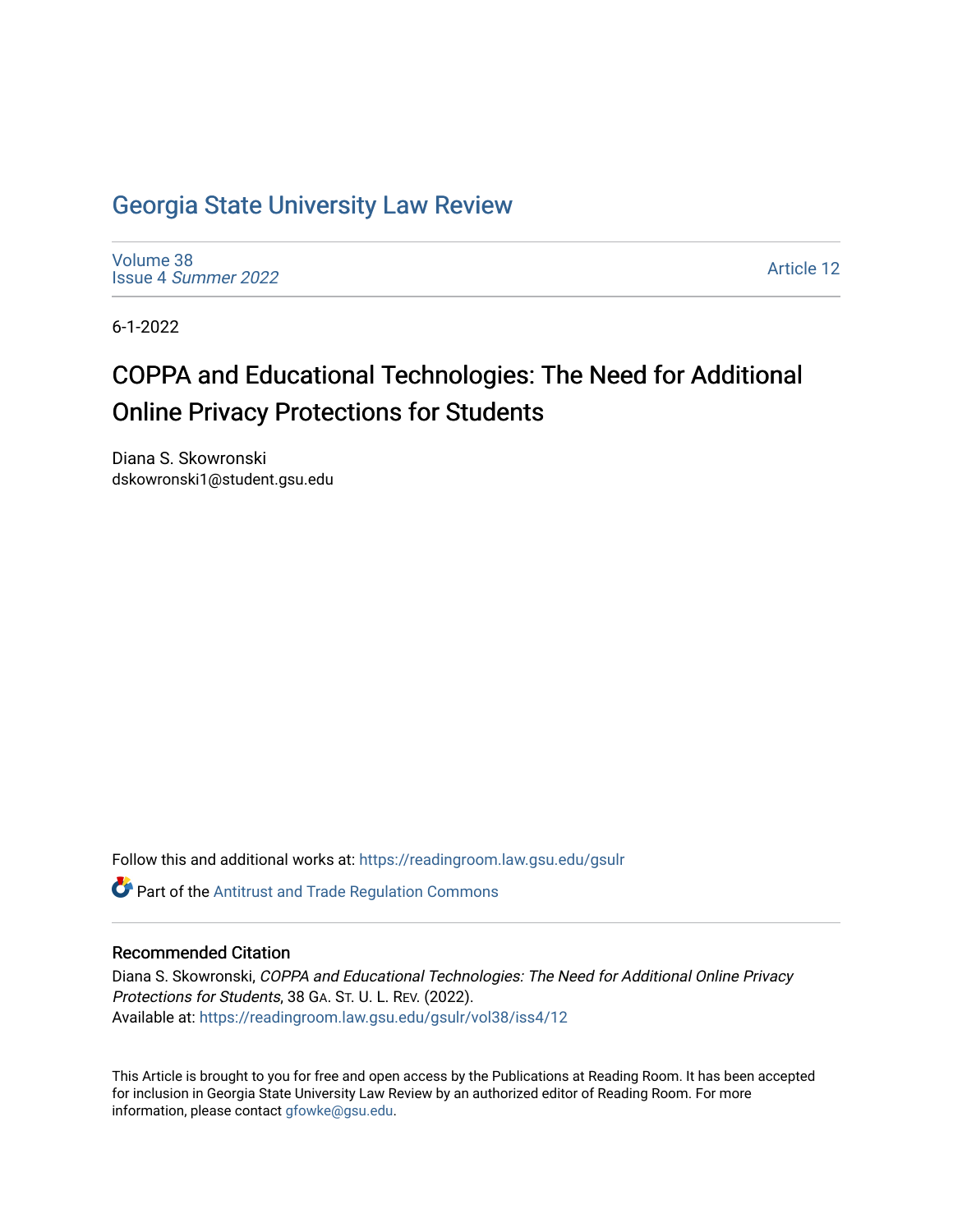# **COPPA AND EDUCATIONAL TECHNOLOGIES: THE NEED FOR ADDITIONAL ONLINE PRIVACY PROTECTIONS FOR STUDENTS**

# **Diana S. Skowronski\***

#### ABSTRACT

*The Children's Online Privacy Protection Act (COPPA) is a federal privacy law that strictly governs how websites collect and distribute personal information from children under the age of thirteen. Children who use Internet sites require additional privacy protections because children may not fully understand the risks associated with releasing their personal information online. Despite recognizing the need for stringent privacy protections for children, a major flaw in the statute's application to schools undercuts the purpose of providing children with an extra layer of protection. The problem is that COPPA does not apply to schools as entities, meaning administrators or teachers can consent to the release of a child's personal information without the child's parent ever knowing. Ultimately, COPPA protections weaken once children step into school and begin using educational websites or technologies at the instruction of their teachers.* 

*COPPA needs reworking, and the statute's shortcomings have become especially clear after the COVID-19 pandemic forced millions of students online. COPPA's school exception makes it a flawed statute to begin with, and its application in an environment where* virtual learning and distance education *are the new normal makes COPPA outdated and ineffective. This Note argues for a comprehensive federal* 

<sup>\*</sup> Articles Editor, *Georgia State University Law Review*; J.D. Candidate, 2023, Georgia State University College of Law. Special thanks to my faculty advisor Professor Jeffrey Vagle for providing guidance and feedback throughout the entire writing process. Thank you to my family and friends for their continued support and the incredible team from the *Georgia State University Law Review* for their dedicated time and effort preparing this Note for publication.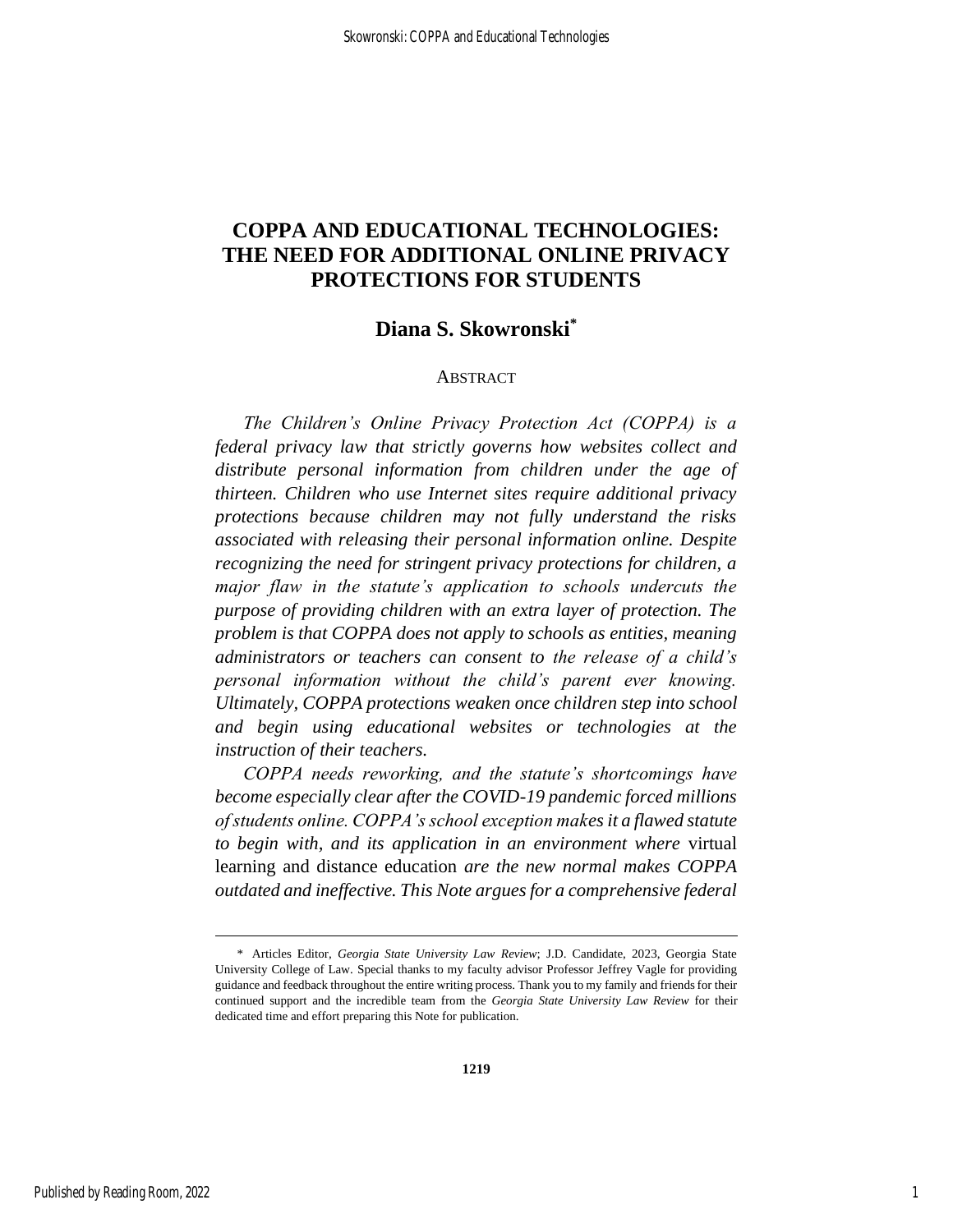*privacy law with stronger enforcement measures that can withstand changes in technology and its ever-evolving role in our lives.*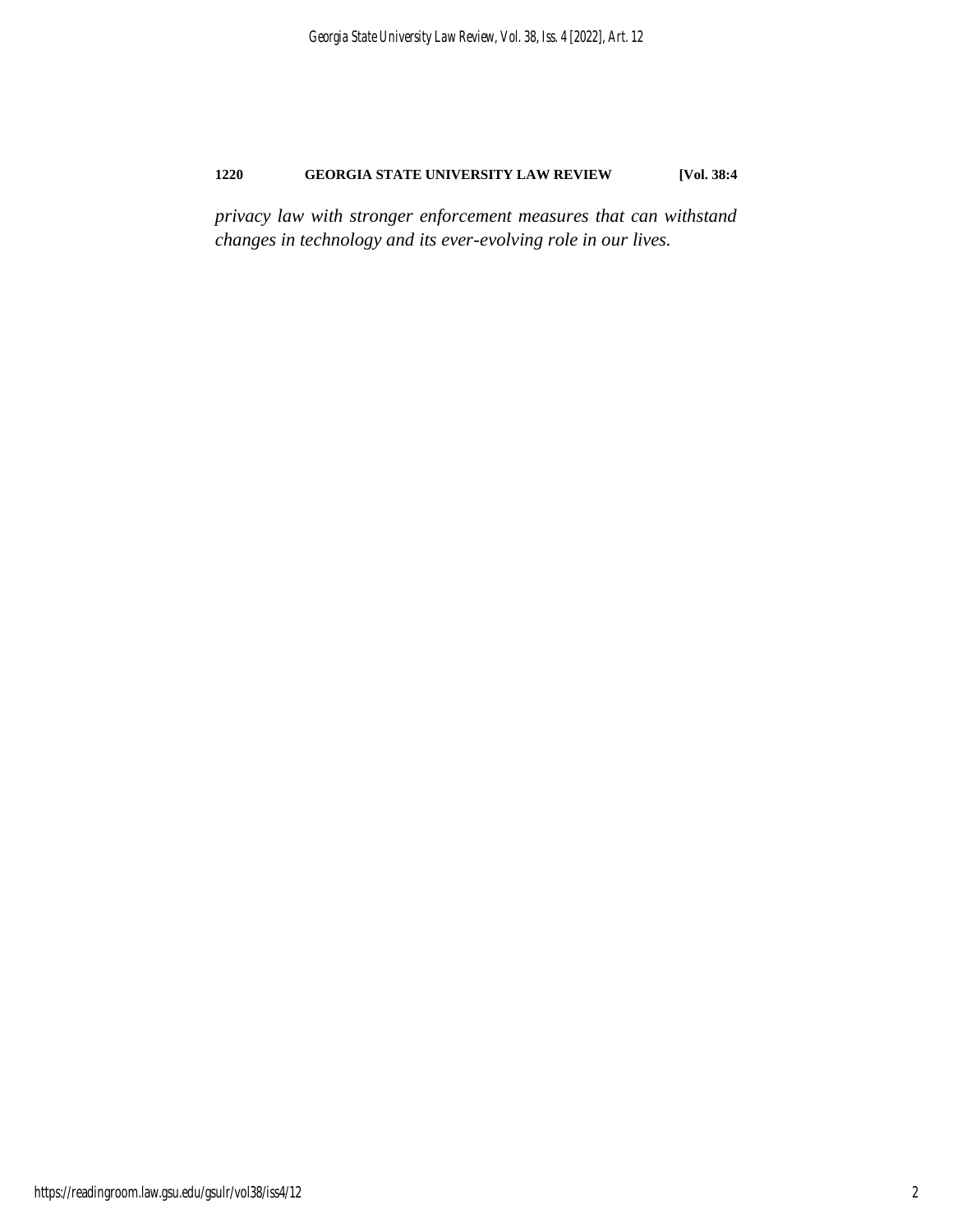# **CONTENTS**

| 1219 |             |                                                               |  |
|------|-------------|---------------------------------------------------------------|--|
| 1222 |             |                                                               |  |
|      |             |                                                               |  |
|      |             |                                                               |  |
|      |             | <b>B.</b> COPPA Requirements and its Enforcement Process      |  |
|      |             |                                                               |  |
|      | $C_{\cdot}$ | The 2013 Amended COPPA Rule  1230                             |  |
|      |             | D. COPPA in the Realm of Educational Technologies 1231        |  |
| П.   |             |                                                               |  |
|      |             | A. Online Privacy Protections Are Becoming Increasingly       |  |
|      |             |                                                               |  |
|      |             | B. COPPA's Shortcomings in Protecting Students from           |  |
|      |             |                                                               |  |
|      |             | C. COPPA's "Educational Context" Limitation  1237             |  |
|      |             |                                                               |  |
| Ш.   |             | PROPOSAL                                                      |  |
|      |             | A. Existing Recommendations for Addressing Internet           |  |
|      |             |                                                               |  |
|      |             | B. The European Union's Approach to Data Protection           |  |
|      |             |                                                               |  |
|      |             | C. The Solution: A Federal Privacy Law with Narrower          |  |
|      |             | <b>Rules for Students Using Educational Technologies 1248</b> |  |
|      |             |                                                               |  |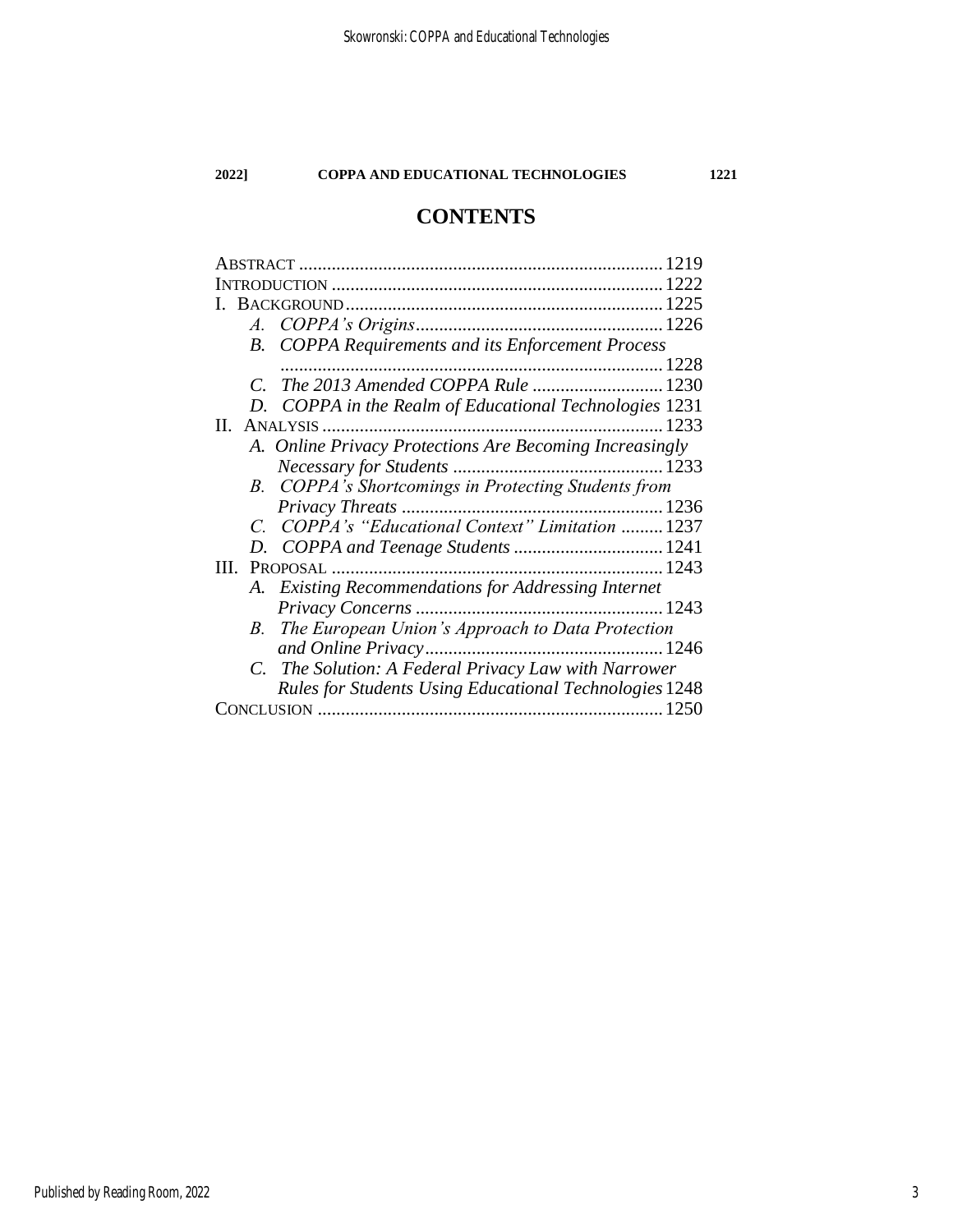#### <span id="page-4-0"></span>**INTRODUCTION**

There is no comprehensive federal law that regulates Internet privacy protections in the United States. 1 Instead, various federal and state laws address online privacy issues in a disconnected way, leaving certain data collection practices overlooked and unregulated.<sup>2</sup> Generally, Internet privacy laws are a division of the "larger world of data privacy" that seeks to protect Internet users from exposure of sensitive information (including exposure of their personal information and other confidential data, such as financial information).<sup>3</sup> Privacy laws exist because "[e]very time you visit a website, enter your credit or debit card information, sign up for an account, give out your email, fill out online forms, post on social media, or store images or documents in cloud storage, you are releasing personal information into cyberspace."<sup>4</sup> Your digital footprint is everywhere.<sup>5</sup>

But what about children and their personal information? Surely young children are not engaging in sophisticated Internet activities

<sup>1</sup>*. Internet Privacy Laws Revealed — How Your Personal Information Is Protected Online*, THOMSON REUTERS [hereinafter *Internet Privacy Laws Revealed*], https://legal.thomsonreuters.com/en/insights/articles/how-your-personal-information-is-protected-online [https://perma.cc/APL3-ECE4] ("There is no single law regulating online privacy."); Thorin Klosowski, *The State of Consumer Data Privacy Laws in the US (And Why It Matters)*, N.Y. TIMES (Sept. 6, 2021), https://www.nytimes.com/wirecutter/blog/state-of-privacy-laws-in-us/ [https://perma.cc/3C9R-9897] ("[T]here's no single, comprehensive federal law regulating how most companies collect, store, or share customer data.").

<sup>2</sup>*. See Internet Privacy Laws Revealed*, *supra* not[e 1.](#page-4-0) The article describes Internet privacy protection laws in the United States as a "patchwork" of federal and state statutes, further emphasizing that there is no unified approach to regulating how website operators collect personal information from users online. *Id.* Federal laws currently regulate areas concerning unfair and deceptive commercial practices, electronic communications, unlawful computer-related activities, unsolicited commercial emails, and data collection by financial institutions. *Id.* States have also adopted privacy laws including consumer protection statutes, laws protecting categories of personal information, information securities laws, and data breach laws. *Id.*

<sup>3</sup>*. See Internet Privacy Laws Revealed*, *supra* note [1;](#page-4-0) *see also What is Data Privacy?* STORAGE NETWORKING INDUS. ASS'N, https://www.snia.org/education/what-is-data-privacy [https://perma.cc/4YP3-VRJP].

<sup>4</sup>*. Internet Privacy Laws Revealed*, *supra* note [1;](#page-4-0) Thorin Klosowski, *How to Protect Your Digital Privacy*, N.Y. TIMES, https://www.nytimes.com/guides/privacy-project/how-to-protect-your-digitalprivacy [https://perma.cc/74NX-XG3S] ("Companies and websites track everything you do online. Every ad, social network button, and website collects information about your location, browsing habits, and more. The data collected reveals more about you than you might expect.").

<sup>5</sup>*. Internet Privacy Laws Revealed*, *supra* not[e 1.](#page-4-0)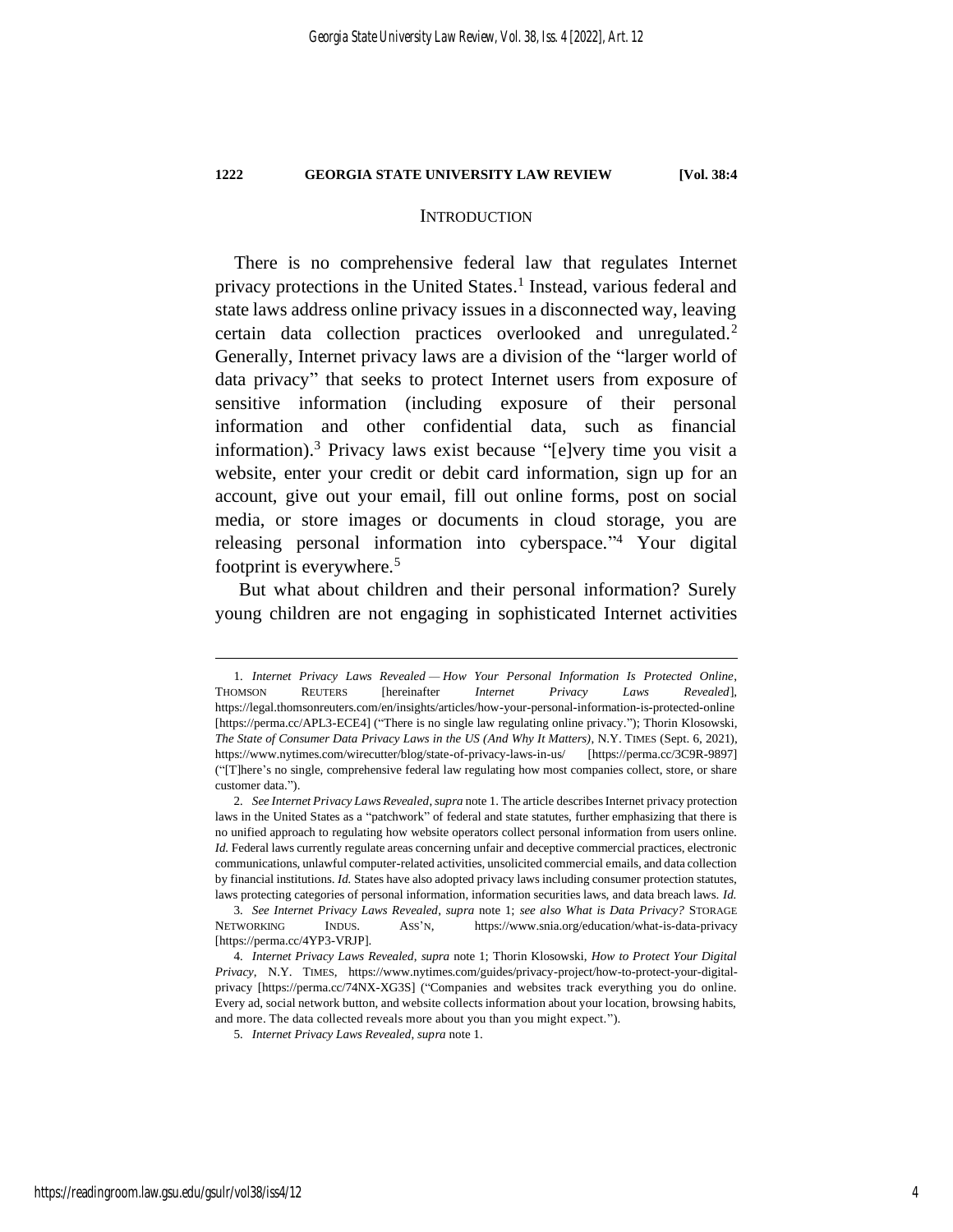<span id="page-5-0"></span>such as online banking; so, are children personally at risk when they use the Internet for games or education purposes?<sup>6</sup> This Note argues that the answer is yes. After Congress started recognizing privacy risks during the late 1990s that directly affected children, it enacted the Children's Online Privacy Protection Act (COPPA), which gives special online privacy protections to children.<sup>7</sup> Although children use the Internet for less sophisticated purposes, online privacy restrictions for children under COPPA are "stricter than those governing data about older people" because children (being young and impressionable) are "particularly vulnerable" to cybersecurity attacks.<sup>8</sup>

<span id="page-5-2"></span><span id="page-5-1"></span>Despite being a stricter privacy rule in theory, COPPA is criticized for being weakly enforced and generally ineffective.<sup>9</sup> One concerning gap in privacy protections is that COPPA does not apply to schools as entities; if a school contracts with an educational website or technology for its students, the school can consent for that website or

<sup>6</sup>*. See Internet Privacy: Prepared Statement of the Fed. Trade Comm'n Before the Subcomm. on Cts. & Intell. Prop. of the H. Comm. on the Judiciary* (Mar. 26, 1998) [hereinafter *Medine FTC Prepared Statement*] (statement of David Medine, Associate Director for Credit Practices, Bureau of Consumer Protection, Federal Trade Commission) ("These young people are not shopping or banking online, but parents still have serious concerns about the online collection and use of personal information from children."); *see also Internet Use in Children*, AM. ACAD. OF CHILD & ADOLESCENT PSYCHIATRY, https://www.aacap.org/AACAP/Families\_and\_Youth/Facts\_for\_Families/FFF-Guide/Children-Online-059.aspx [https://perma.cc/C3DT-HJCR] (Oct. 2015). Young children do not use the Internet for the same purposes as adults. *Id.* Instead, "[m]ost online services give children resources such as encyclopedias, current events coverage, and access to libraries and other valuable material." *Id.* "They can also play games and communicate with friends on social media platforms like Facebook, Twitter, Snapchat, etc." *Id*.

<sup>7</sup>*. Medine FTC Prepared Statement*, *supra* not[e 6;](#page-5-0) 15 U.S.C. § 6501.

<sup>8.</sup> Josh Fruhlinger, *COPPA Explained: How This Law Protects Children's Privacy*, CSO (Feb. 8, 2021, 2:00 AM), https://www.csoonline.com/article/3605113/coppa-explained-how-this-law-protectschildrens-privacy.html [https://perma.cc/NDV3-QEVP]; *Complying with COPPA: Frequently Asked Questions*, FED. TRADE COMM'N (July 2020) [hereinafter *Complying with COPPA*], https://www.ftc.gov/tips-advice/business-center/guidance/complying-coppa-frequently-asked-questions-0 [https://perma.cc/M3M9-NDWP].

<sup>9</sup>*. See What's Going on with the Children's Online Privacy Protection Act (COPPA)?*, OSANO (Jan. 14, 2021), https://www.osano.com/articles/whats-new-coppa [https://perma.cc/G3XE-LPXY]. COPPA enforcement "should be tougher on giant technology companies that violate the law." *Id.* Anna O'Donnell, *Why the VPPA and COPPA Are Outdated: How Netflix, YouTube, and Disney+ Can Monitor Your Family at No Real Cost*, 55 GA. L. REV. 467, 470 (2020). COPPA's "enforcement procedures are lacking." *Id.* Lauren A. Matecki, *Update: COPPA Is Ineffective Legislation! Next Steps for Protecting Youth Privacy Rights in the Social Networking Era*, 5 NW. J.L. & SOC. POL'Y 369, 370 (2010) ("[C]ommentators have criticized COPPA as ineffective.").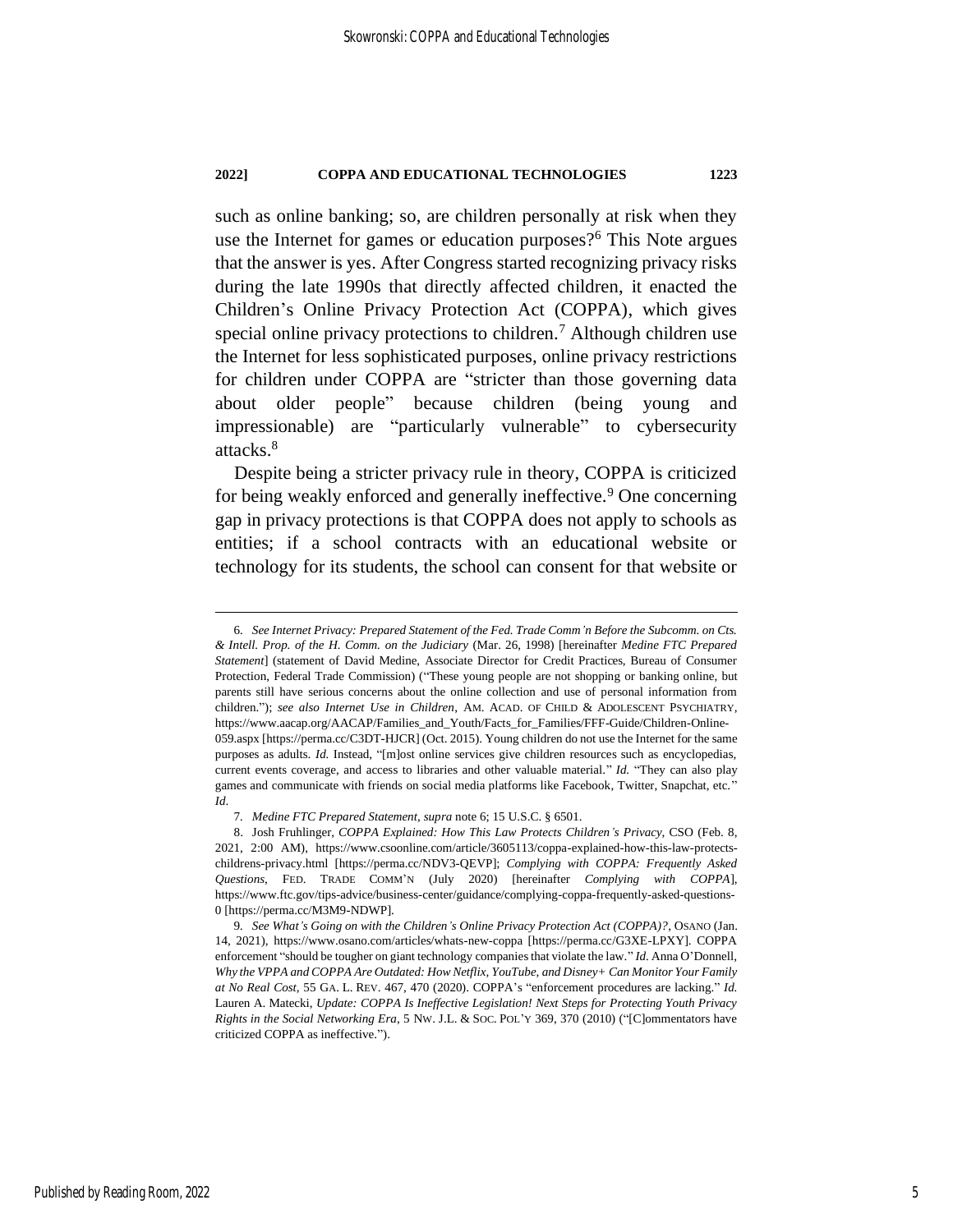technology to collect students' information.<sup>10</sup> In practice, schools release students' personal information without parental consent simply because COPPA does not apply to schools.<sup>11</sup>

<span id="page-6-1"></span><span id="page-6-0"></span>In the wake of the COVID-19 pandemic, which has seen a massive shift to online learning, COPPA's inapplicability to schools is a cause for concern.<sup>12</sup> Because the pandemic resulted in nationwide school closures, school districts "rac[ed]" to provide students with distance learning and virtual education options as a substitute for in-person learning.<sup>13</sup> As a result, the unprecedented increase in educational technologies is bringing "more issues and threats in terms of cybersecurity." <sup>14</sup> Now, we are left with millions of students using online education technology services in a world of heightened cybersecurity threats, yet the existing privacy statute enacted two decades ago does little to address this predicament.<sup>15</sup>

11*. See* Benjamin Herold, *COPPA and Schools: The (Other) Federal Student Privacy Law, Explained*, EDUC. WK. (July 28, 2017), https://www.edweek.org/technology/coppa-and-schools-the-other-federalstudent-privacy-law-explained/2017/07 [https://perma.cc/GR4E-L6JC].

12. Anisha Reddy & Amelia Vance, *Social (Media) Distancing: Online Learning During a Pandemic*, STUDENT PRIV. COMPASS (Mar. 31, 2020), https://studentprivacycompass.org/social-media-distancingcovid19/ [https://perma.cc/3VG9-Q6QL].

<span id="page-6-2"></span><sup>10</sup>*. See Complying with COPPA*, *supra* note [8](#page-5-1)*.* The Federal Trade Commission's (FTC) "Frequently Asked Questions" page explains that, under COPPA, schools can allow website operators to collect personal information from students:

<span id="page-6-3"></span>Many school districts contract with third-party website operators to offer online programs solely for the benefit of their students and for the school system – for example, homework help lines, individualized education modules, online research and organizational tools, or web-based testing services. In these cases, the schools may act as the parent's agent and can consent under COPPA to the collection of kids' information on the parent's behalf.

*Id.*; K-12 BLUEPRINT, EVERYTHING YOU ALWAYS WANTED TO KNOW ABOUT COPPA 1 (2014), https://www.k12blueprint.com/sites/default/files/COPPA-101.pdf [https://perma.cc/LBN8-ZAL8] ("COPPA does not, however, apply to 'school districtsthat contract with websitesto offer online programs solely for the benefit of their students.'").

<sup>13</sup>*. Id.*

<sup>14.</sup> NAVID ALI KHAN, SARFRAZ NAWAZ BROHI & NOOR ZAMAN, TEN DEADLY CYBER SECURITY THREATS AMID COVID-19 PANDEMIC (2020) ("With the advancement of technology, nowadays, cybersecurity has become very challenging. It's common for hackers, attackers, and scammers to take advantage of emergencies, particularly in times when people are frightened, desperate, and most vulnerable. The outbreak of coronavirus is no different. Bad actors around the world are using the coronavirus as a new tool for their evil deeds in the form of hacking, attacking, or scams.").

<sup>15</sup>*. See* Lisa Weintraub Schifferle, *COPPA Guidance for Ed Tech Companies and Schools During the Coronavirus*, FED. TRADE COMM'N (Apr. 9, 2020, 8:18 AM), https://www.ftc.gov/newsevents/blogs/business-blog/2020/04/coppa-guidance-ed-tech-companies-schools-during-coronavirus [https://perma.cc/H8KH-XYGD].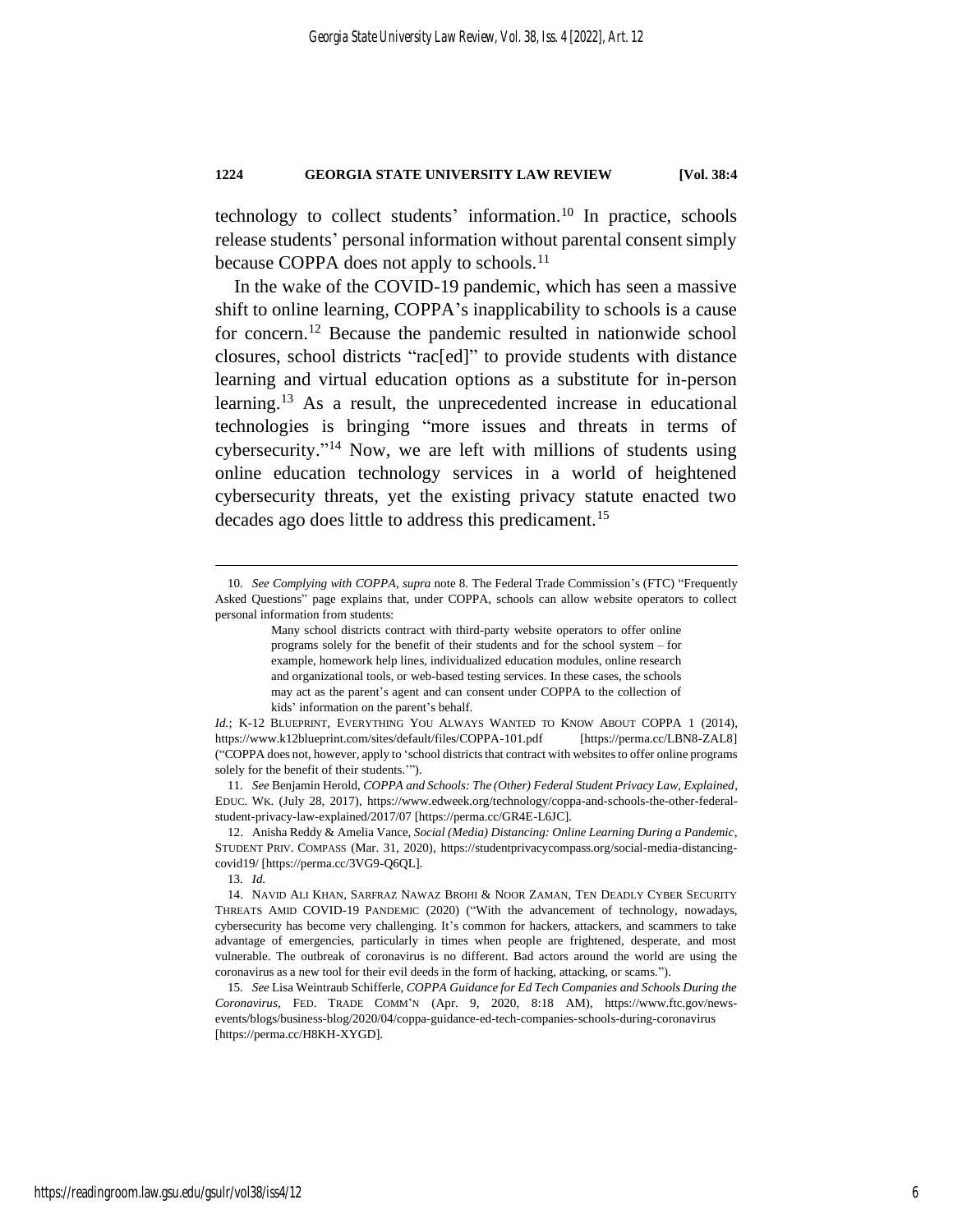Part I of this Note explains COPPA's origins and how the statute requires the Federal Trade Commission (FTC) to enforce COPPA's regulations for protecting children's online privacy. Part II analyzes COPPA's shortcomings in the realm of educational technologies. In Part III, the Author proposes a COPPA overhaul in favor of a comprehensive federal privacy law to protect children's personal information in virtual education settings.

# I. BACKGROUND

<span id="page-7-1"></span>By the 1990s, 9.8 million children were going online for activities like "homework or informal learning, playing games, browsing or for e-mail/chat rooms," and parents developed concerns about their children's personal information being collected and used.<sup>16</sup> Congress therefore enacted COPPA to restrict website operators from soliciting personal information from children and to give parents control over the information that website operators collected from their children online.<sup>17</sup> The COPPA statute limits online privacy protection to children who are under thirteen years old, reasoning that "children under the age of thirteen do not have the developmental capacity to understand the nature of a website's request for information and its privacy implications." <sup>18</sup> The idea is that children lack the ability to meaningfully consent to the release of their personal information

<span id="page-7-0"></span><sup>16</sup>*. Medine FTC Prepared Statement*, *supra* note [6](#page-5-0) (statement of David Medine) ("Several workshop participants voiced concern at the 1997 Workshop about online activities that enable children to post or disclose their names, street addresses, or e-mail addresses in areas accessible to the public, such as chat rooms, bulletin boards, and electronic pen pal programs, creating a serious risk that the information may fall into the wrong hands.").

<sup>17</sup>*. Complying with COPPA*, *supra* note [8.](#page-5-1) The FTC's "Frequently Asked Questions" page explains that Congress enacted COPPA in 1998, which went into effect in 2000, and that the main goal of COPPA is to put parents in control of how website operators collect information from young children online. *Id.*; *History of COPPA Violations*, PRIVO, https://www.privo.com/history-of-coppa-violations [https://perma.cc/58UU-JMKY] ("COPPA was enacted by the United States in 1998, and became effective on April 21, 2000. The FTC enforces violations concerning children's online privacy and state attorneys general."); 2 TELECOMMUNICATIONS REGULATION: CABLE, BROADCASTING, SATELLITE, AND THE INTERNET ¶ 17C.03 (Matthew Bender & Co. 2022).

<sup>18.</sup> 15 U.S.C. § 6501; Joshua Warmund, Note, *Can COPPA Work? An Analysis of the Parental Consent Measures in the Children's Online Privacy Protection Act*, 11 FORDHAM INTELL. PROP. MEDIA & ENT. L.J. 189, 190 (2000).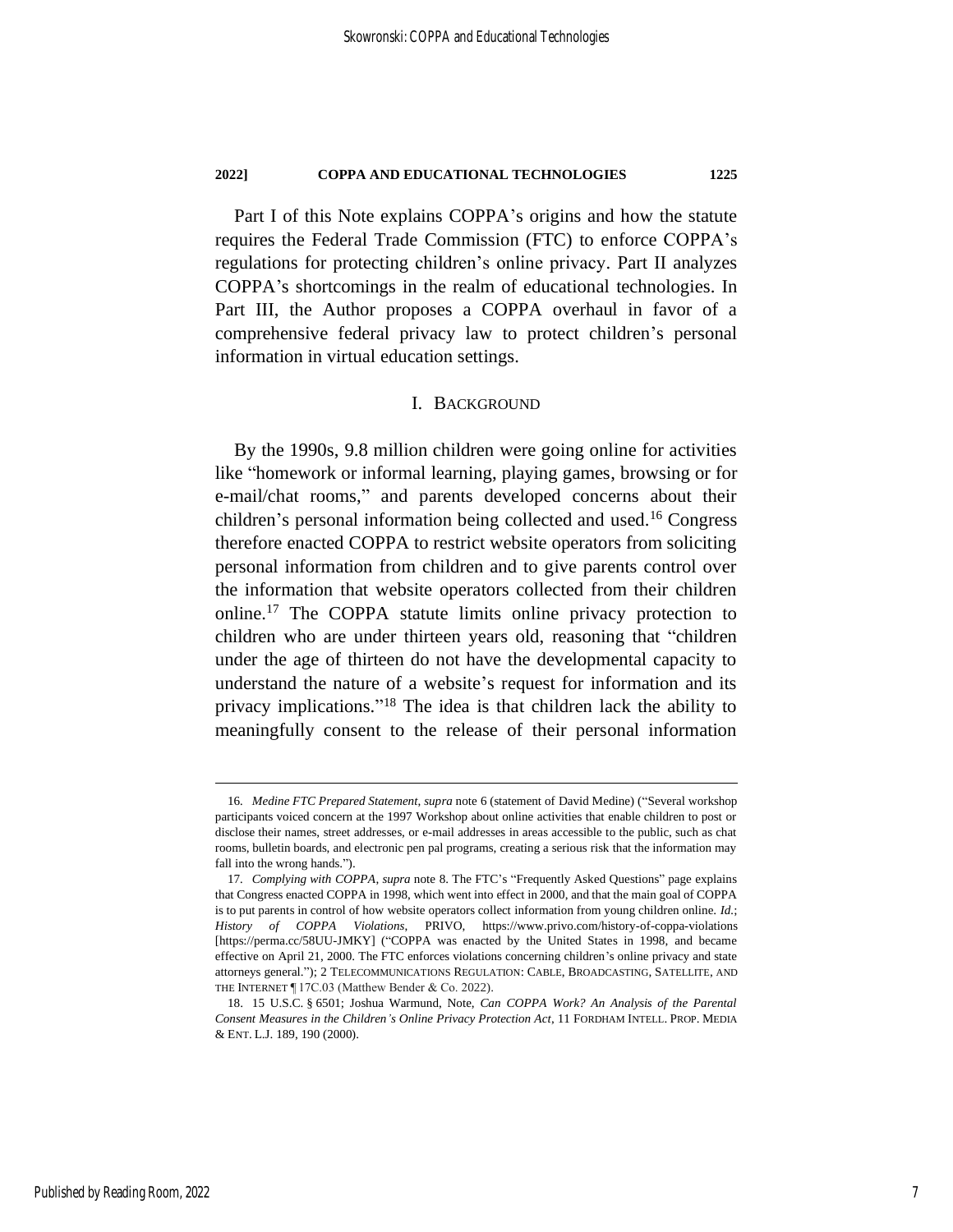<span id="page-8-2"></span>without parental involvement.<sup>19</sup> One website in particular, KidsCom, gained negative attention during the 1990s for collecting information from children who did not fully understand what was happening to their personal information, and it was KidsCom's practices that led to COPPA's enactment.<sup>20</sup>

#### *A. COPPA's Origins*

<span id="page-8-1"></span>KidsCom, "one of the [I]nternet's first child-focused sites," caught the attention of the Center for Media Education in the 1990s.<sup>21</sup> At the time, KidsCom collected children's personal information through registration forms, contests, and pen-pal programs.<sup>22</sup> The Center for Media Education drafted a petition urging the FTC to investigate KidsCom's information collecting practices, which the organization claimed were in violation of Section 5 of the Federal Trade Commission Act (FTC Act).<sup>23</sup> The FTC is the relevant federal agency to investigate such concerns because it is tasked with protecting consumers by stopping unfair, deceptive, or fraudulent practices that occur in the marketplace, and it has authority to conduct investigations, sue companies that violate the law, and create rules to protect the marketplace.<sup>24</sup> Section 5(a) of the FTC Act, which the Center for

Online since February 1995, KidsCom was one of the first children-only sites on the Internet. It didn't use cookies to gather information, but collected data through registration forms, contests, and pen-pal programs. Its site was directed at children from ages four to [fifteen] and came under criticism for its collection practices.

#### *Id.*

23*. Protection of Children's Privacy on the World Wide Web: Prepared Statement of the Fed. Trade Comm'n Before the Subcomm. on Commc'ns of the S. Comm. on Com., Sci. & Transp.* (Sept. 23, 1998) [hereinafter *Pitofsky FTC Prepared Statement*] (statement of Robert Pitofsky, Chairman, Federal Trade Commission).

24*. About the FTC*, FED. TRADE COMM'N, https://www.ftc.gov/about-ftc/what-we-do [https://perma.cc/X38L-5VUU]; *A Message from Chairwoman Edith Ramirez*, FED. TRADE COMM'N (2012), https://www.ftc.gov/reports/ftc-2013/message-chairwoman-edith-ramirez [https://perma.cc/JDB9-N47Y] ("The FTC is a bipartisan federal agency with a unique dual mission to

<span id="page-8-0"></span><sup>19</sup>*. See* Alexis M. Peddy, *Dangerous Classroom "App"-titude: Protecting Student Privacy from Third-Party Educational Service Providers*, 2017 BYU EDUC. & L.J. 125, 132 (2017).

<sup>20</sup>*. See* Fruhlinger, *supra* note [8.](#page-5-1)

<sup>21</sup>*. Id.*

<sup>22</sup>*. Id.*; *see also How COPPA Came About*, INFORMATIONWEEK (Jan. 14, 2004), https://www.informationweek.com/it-life/how-coppa-came-about [https://perma.cc/Z9HK-4G2K]. The article provides an overview of how KidsCom collected data from young children: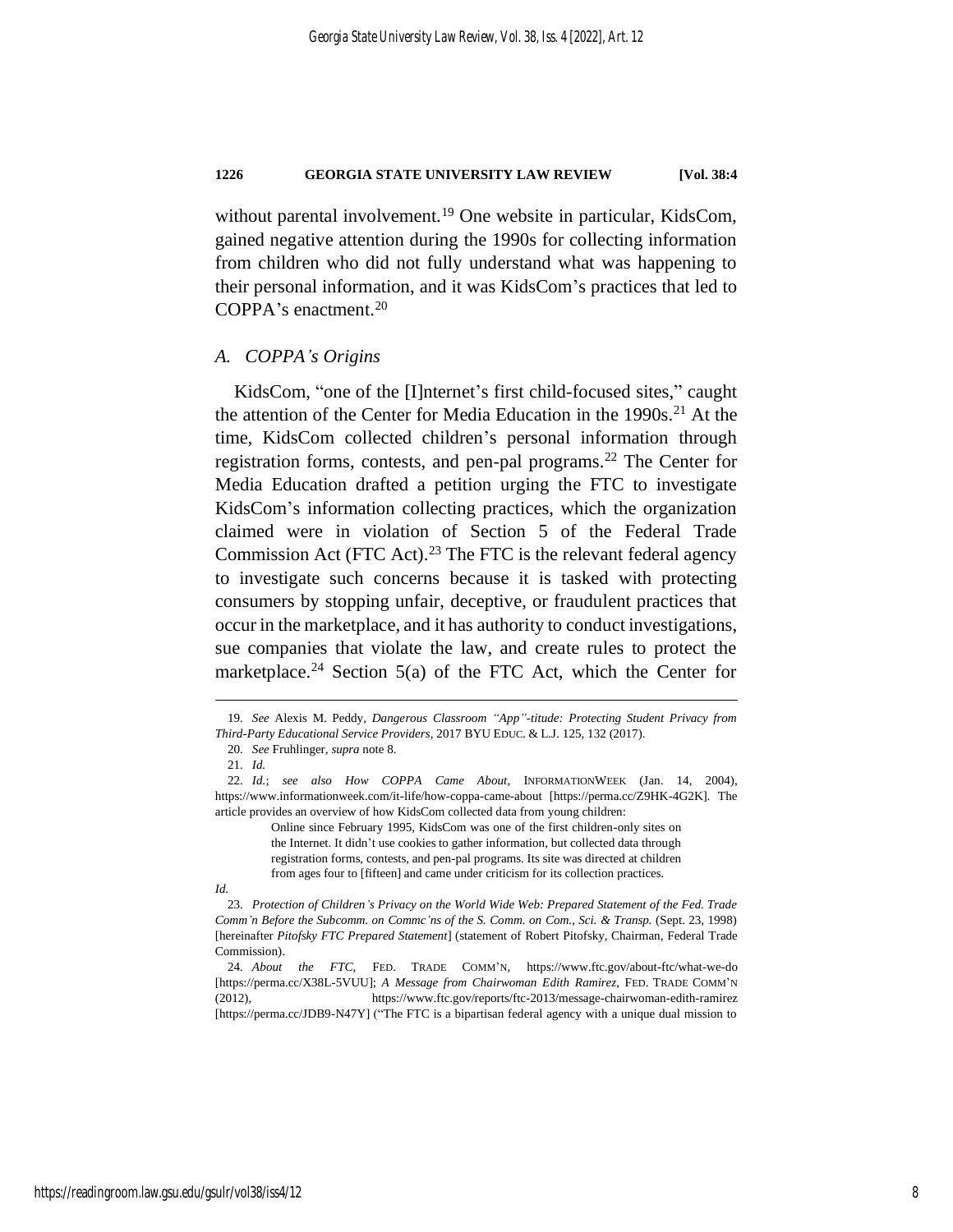Media Education claimed KidsCom was violating, gives the FTC the power to initiate enforcement actions when "unfair or deceptive acts or practices in or affecting commerce . . . are . . . declared unlawful."<sup>25</sup>

The FTC investigated KidsCom's data collection practices and responded in a staff opinion letter (KidsCom Letter), where it shared its determination that KidsCom violated FTC rules.<sup>26</sup> The FTC urged website operators to include parental notices on their websites and to require parental consent before releasing personally identifying information to third parties.<sup>27</sup> By making these recommendations via the KidsCom Letter, "the FTC publicly announced its guidelines for data collection from children on the Internet for the first time." <sup>28</sup> Less than a year following the KidsCom Letter, the FTC presented a report before Congress detailing its concerns surrounding the online collection of children's personal information and the need for parental involvement in personal information disclosures.<sup>29</sup> Following the FTC's report, as well as an FTC public workshop consisting of industry representatives (including website operators and technology companies) debating privacy law issues, Congress officially enacted COPPA in 1998.<sup>30</sup>

protect consumers and promote competition . . . the FTC is dedicated to advancing consumer interests while encouraging innovation and competition in our dynamic economy."); *A Brief Overview of the Federal Trade Commission's Investigative, Law Enforcement, and Rulemaking Authority*, FED. TRADE COMM'N [hereinafter *Overview of FTC Authority*], https://www.ftc.gov/about-ftc/what-wedo/enforcement-authority [https://perma.cc/38KN-HP7Y] (May 2021).

<sup>25</sup>*. Overview of FTC Authority*, *supra* not[e 24.](#page-8-0) FTC has investigative, enforcement, and rulemaking authority to protect consumers and promote competition, and its authority is derived from the Federal Trade Commission Act. *Id.*

<sup>26.</sup> Fruhlinger, *supra* note [8;](#page-5-1) Press Release, Fed. Trade Comm'n, FTC Staff Sets Forth Principles for Online Information Collection from Children (July 16, 1997), https://www.ftc.gov/news-events/pressreleases/1997/07/ftc-staff-sets-forth-principles-online-information-collection [https://perma.cc/Z5DA-SP77]; *Pitofsky FTC Prepared Statement*, *supra* note [23](#page-8-1) (statement of Robert Pitofsky). Pitofsky's statement identifies a deceptive practice to misrepresent the reason for collecting personal data from children, such as claiming that information is being collected for a contest despite it being collected for a mailing list, which constitutes a violation of FTC rules. *Id.*

<sup>27.</sup> Rajiv Ch & rasekaran, *FTC Rules on Online Data Collection*, WASH. POST (July 17, 1997), https://www.washingtonpost.com/archive/business/1997/07/17/ftc-rules-on-online-data-

collection/a7e3ab7f-8deb-4613-8ae0-a48eda19f466/ [https://perma.cc/T4KX-5VDY].

<sup>28.</sup> Warmund, *supra* note [18,](#page-7-0) at 193.

<sup>29</sup>*. See Medine FTC Prepared Statement*, *supra* not[e 6.](#page-5-0)

<sup>30</sup>*. See* Children's Online Privacy Protection Rule, 64 Fed. Reg. 59,888-01, 59,888 (Nov. 3, 1999) (to be codified at 16 C.F.R. pt. 312). In addition to industry representatives, around 100 other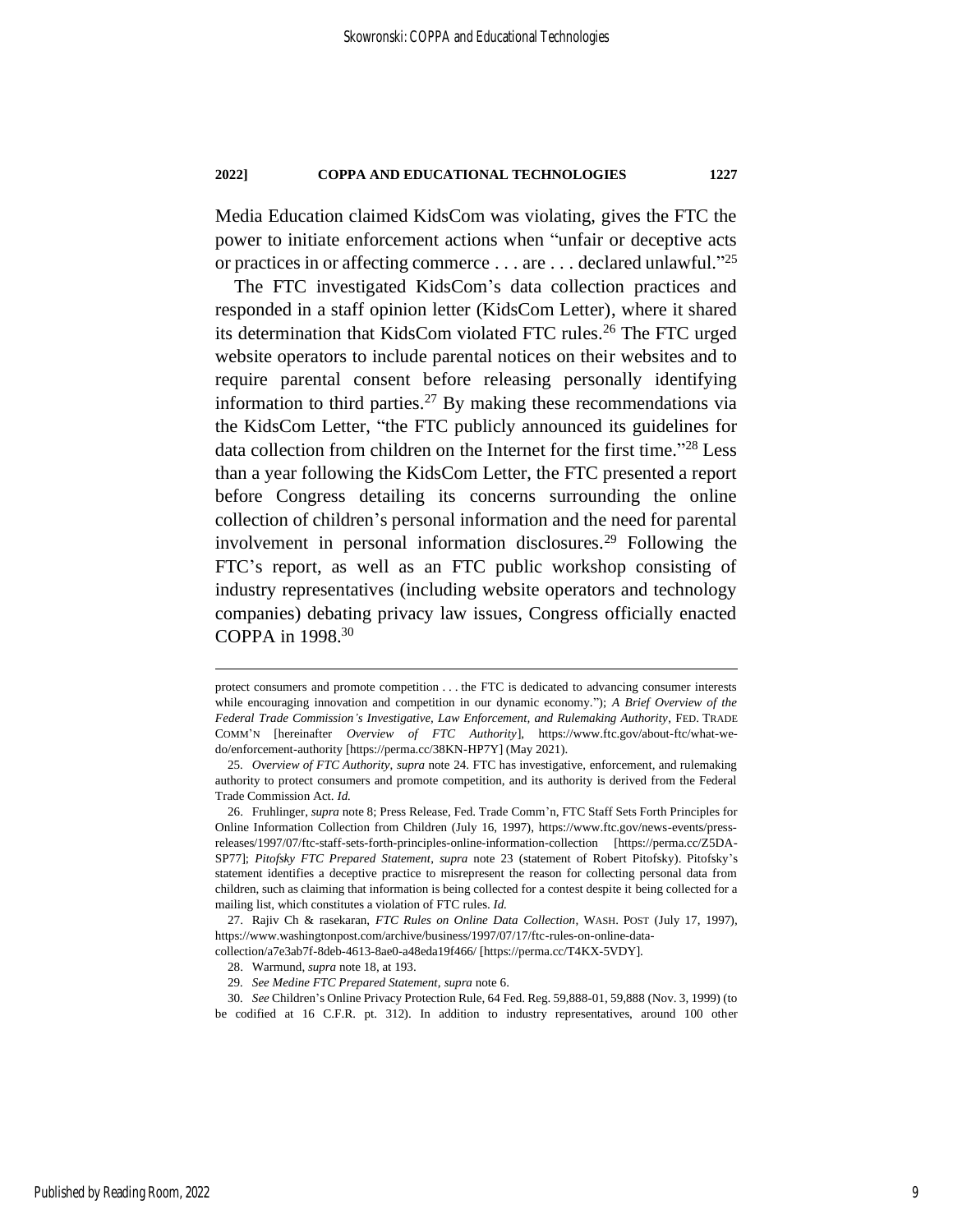#### *B. COPPA Requirements and its Enforcement Process*

COPPA prohibits commercial website operators and online services operators from collecting children's personal information from websites that are either directed at children under thirteen years old or from websites where operators have actual knowledge that children use their sites.<sup>31</sup> To comply with COPPA, website operators must take specific measures to clearly communicate how they collect personal information, and they must obtain parental consent before collecting and using this data. $32$ 

The type of "personal information" protected under COPPA includes names, addresses, online contact information, screen names or usernames, telephone numbers, Social Security numbers, files containing the child's picture or voice, geolocation information, or information that an operator can combine with an identifier to recognize the user.<sup>33</sup> If website operators collect this personal information without parental consent, the FTC has the authority to

parties—including privacy advocates, consumer groups, and other government agency representatives—attended the FTC public workshop. *Id.* The purpose of the workshop was to discuss how parental consent was currently being obtained, how email could be implemented to obtain consent, and whether other methods of obtaining parental consent could be used in the future. *Id.*; 15 U.S.C. § 6501.

<sup>31.</sup> § 6501; *Complying with COPPA*, *supra* note [8.](#page-5-1) COPPA requirements apply not only to child-focused websites but also to websites with general audiences where website operators have actual knowledge that they are collecting personal information from children ages thirteen and under. *Id.*

<sup>32</sup>*. See Complying with COPPA*, *supra* note [8.](#page-5-1) Specifically, to comply with COPPA, website operators must first post an online privacy policy describing their information collection practices. *Id.*  Second, operators must provide notice directly to parents and obtain their consent before collecting personal information from their children. *Id.* Third, website operators must give parents the option of consenting to the data collection while "prohibiting the operator from disclosing that [data] to third parties." *Id.* Next, website operators must give parents access to their children's personal information to review or delete the data. *Id.* Operators must also allow parents to prevent any further use or collection of their children's information. *Id.* Website operators must maintain the "confidentiality, security, and integrity of information they collect from children" and can only retain the information for as long as it is needed to fulfill the purpose for collecting it. *Id.* Finally, website operators cannot "condition a child's participation in an online activity on the child providing more information than is reasonably necessary to participate in that activity." *Id.*

<sup>33.</sup> INTERACTIVE ADVERT. BUREAU, GUIDE TO NAVIGATING COPPA 4 (2019); *Complying with COPPA*, *supra* note [8;](#page-5-1) Chrissie Scelsi, *Children's Online Privacy Protection*, 37 GPSOLO, Sept./Oct. 2020, at 42, 43–44; Sean Meyers, *Guide to COPPA*, PRIV. POL'YS, https://www.privacypolicies.com/blog/coppa/ [https://perma.cc/Z4FW-NJZL] (May 20, 2021) ("What constitutes 'personal information' is far-reaching and not just limited to things like Social Security numbers and bank account information.").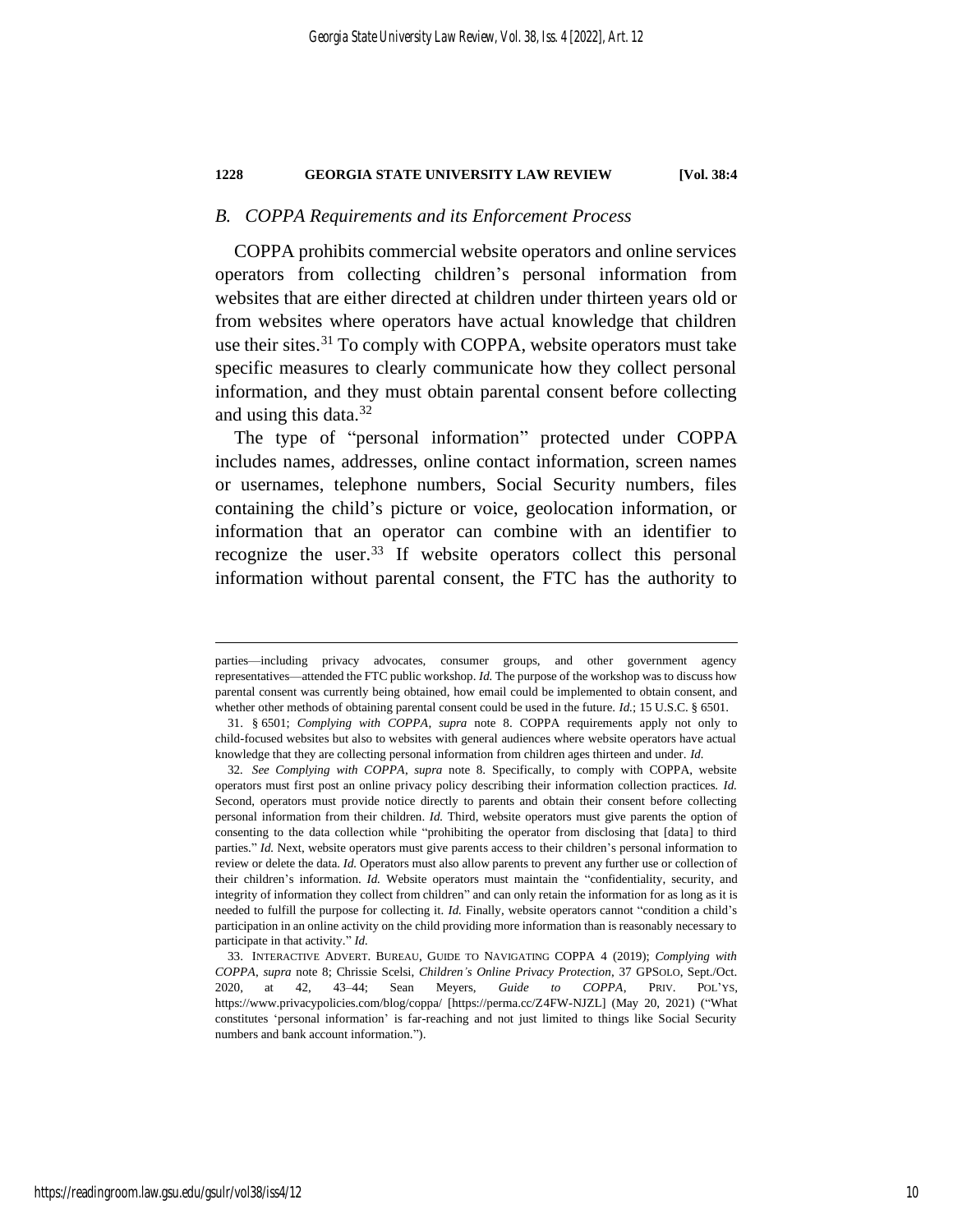enforce COPPA and hold website operators liable for civil penalties.<sup>34</sup> Regarding enforcement practices, if the Attorney General fails to initiate litigation for COPPA violations after notice from the FTC, "[t]he FTC is . . . authorized to initiate federal district court proceedings, by its own attorneys, to recover civil penalties for violations of the COPPA Rule." 35

<span id="page-11-0"></span>Despite the FTC having full enforcement authority, commentators have criticized it for weakly enforcing COPPA.<sup>36</sup> Ultimately, "its enforcement has resulted in small settlements with companies that have been charged with collecting children's private information."37 For example, it took roughly twenty years since COPPA's enactment to see a historic settlement between YouTube and the FTC for \$170 million in 2019.<sup>38</sup>

36. O'Donnell, *supra* not[e 9.](#page-5-2) O'Donnell describes the FTC's poor COPPA enforcement history:

Id. at 481. (citations omitted).

<span id="page-11-1"></span><sup>34</sup>*. Complying with COPPA*, *supra* not[e 8;](#page-5-1) *The Children's Online Privacy Protection Act (COPPA)*, PRIVO, https://www.privo.com/learn-more-about-coppa [https://perma.cc/U3J4-KS3M] ("COPPA provides the FTC with civil penalty authority to encourage compliance with the COPPA Rule. The FTC has taken law enforcement action against companies that failed to comply with the provisions of the law. A court can hold operators who violate the Rule liable for civil penalties of up to \$41,484 per violation.")*.*

<sup>35.</sup> Complaint at 4, Fed. Trade Comm'n v. Google, LLC (No. 19-cv-2642) (D.D.C. Sept. 4, 2019); Benjamin Stein, *Plaintiffs Continue Search for De Facto COPPA Right of Action*, INFOLAWGROUP (Mar. 25, 2020), https://www.infolawgroup.com/insights/2020/3/23/plaintiffs-continue-search-for-de-factocoppa-right-of-action [https://perma.cc/4YLD-7FZ9]. Because COPPA enforcement authority is vested solely in the FTC and state Attorneys General, there is no private right of action for COPPA violations. *Id.* As a result, parents cannot bring COPPA actions if their children's personal information is collected and used without consent. *See id.* Parents must therefore rely entirely on the FTC to ensure that website operators are complying with COPPA's requirements. *See id.*

As of 2020, over two decades since COPPA was originally enacted, no company charged by the FTC has ever been taken to court for violating COPPA. This is not because COPPA sees no action—on the contrary, COPPA is enforced, albeit weakly, quite often. Instead, the dearth of trials exists because the FTC has settled every one of its thirty complaints against companies for violating COPPA.

<sup>37</sup>*. Id.* at 467.

<sup>38</sup>*. See* Lesley Fair, *\$170 Million FTC-NY YouTube Settlement Offers COPPA Compliance Tips for Platforms and Providers*, FED. TRADE COMM'N BUS. BLOG (Sept. 4, 2019), https://www.ftc.gov/newsevents/blogs/business-blog/2019/09/170-million-ftc-ny-youtube-settlement-offers-coppa

<sup>[</sup>https://perma.cc/FN6G-PFMV]; *see also* O'Donnell, *supra* note [9,](#page-5-2) at 488; Complaint, *supra* note [35,](#page-11-0) at 6, 8–10. The Complaint alleged that Google and YouTube violated COPPA in several ways: by not requiring users to create accounts, by marketing popular brands of children's products and services, by classifying certain videos and channels as "Made for Kids," by creating a mobile app called "YouTube Kids," by hosting child-directed channels, and by engaging in other kid-focused practices without disclosing their data collection practices and first obtaining parental consent. *Id.* at 9, 16–17; Natasha Singer & Kate Conger, *Google Is Fined \$170 Million for Violating Children's Privacy on YouTube*, N.Y.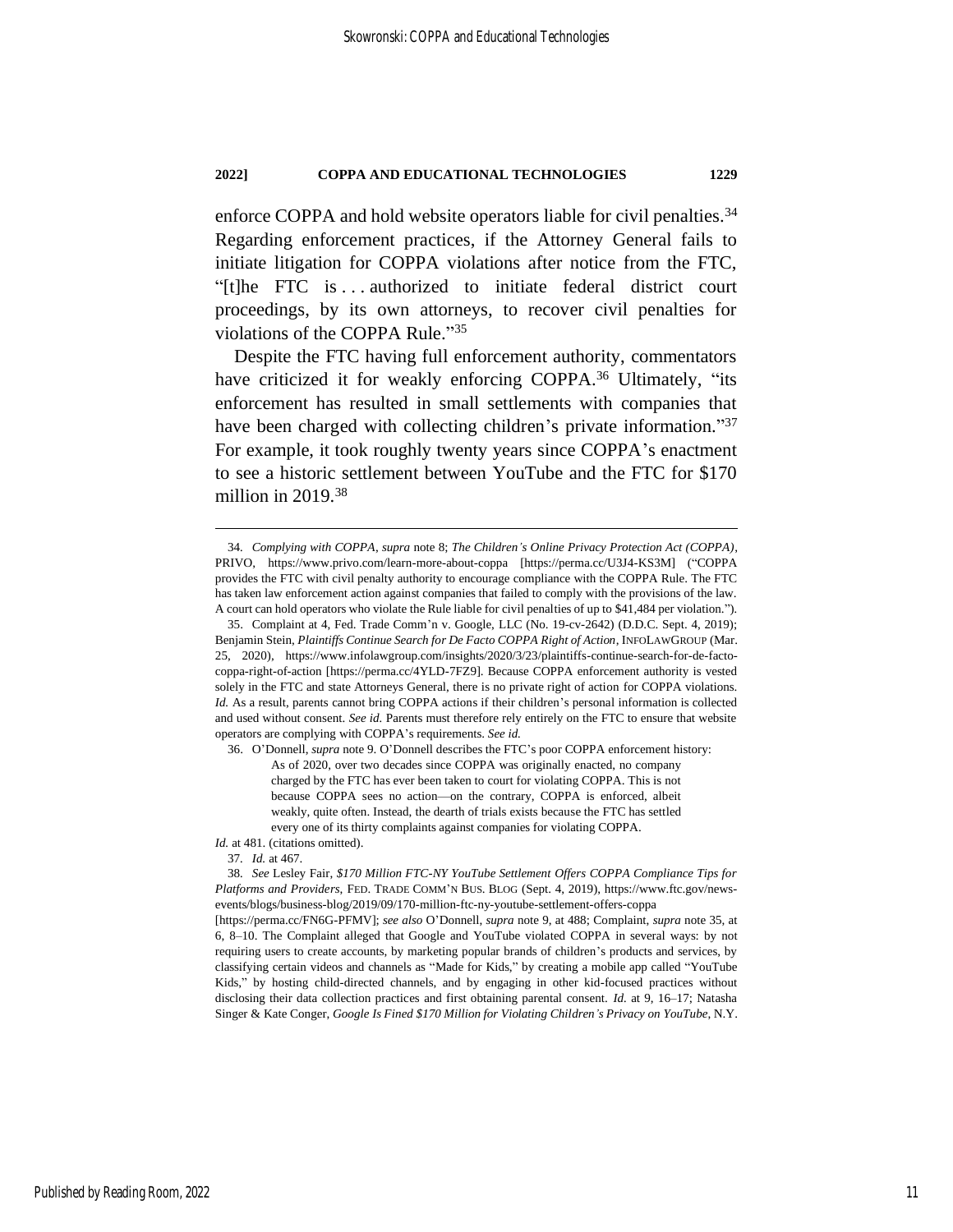# *C. The 2013 Amended COPPA Rule*

The gradual increase in COPPA settlement amounts may be attributed to COPPA's 2013 amendment.<sup>39</sup> To address changes in children's use and access to the Internet through technologies like cell phones and social media sites, the FTC revised COPPA to expand the definition of "personal information" and to give parents additional control over the collection of their children's data.<sup>40</sup> The FTC created these changes pursuant to the agency's rulemaking authority; under the FTC Act, the FTC has exclusive authority to issue rules related to unfair or deceptive acts or practices.<sup>41</sup>

Despite the 2013 update, "technological advances and a shift in marketing practices have called into question the practicality of, and compliance with, COPPA's parental consent and personal information collection requirements." <sup>42</sup> Even though fines for violating COPPA are becoming greater over time, there are lingering concerns

#### *Id.*

. . . .

TIMES, https://www.nytimes.com/2019/09/04/technology/google-youtube-fine-ftc.html [https://perma.cc/MRM4-KTER] (Aug. 10, 2021). The news article further explains the allegations against Google and YouTube and how YouTube profited from its conduct:

<span id="page-12-0"></span>Regulators said that YouTube, which is owned by Google, had illegally gathered children's data—including identification codes used to track web browsing over time—without their parents' consent. The site also marketed itself to advertisers as a top destination for young children, even as it told some advertising firms that they did not have to comply with the children's privacy law because YouTube did not have viewers under [thirteen]. YouTube then made millions of dollars by using the information harvested from children to target them with ads . . . .

<sup>39</sup>*. See* Press Release, Fed. Trade Comm'n, Revised Children's Online Privacy Protection Rule Goes into Effect Today (July 1, 2013), https://www.ftc.gov/news-events/press-releases/2013/07/revisedchildrens-online-privacy-protection-rule-goes-effect [https://perma.cc/A2W8-DZK6]. 40*. Id.*

<sup>41</sup>*. Overview of FTC Authority*, *supra* not[e 24.](#page-8-0) The FTC has rulemaking authority under the FTC Act: In lieu of relying on actions against individual respondents to determine that practices are unfair or deceptive, the Commission may use trade regulation rules to address unfair or deceptive practices that occur commonly.

Under Section 18 of the FTC Act, 15 U.S.C. Sec. 57a, the Commission is authorized to prescribe "rules which define with specificity acts or practices which are unfair or deceptive acts or practices in or affecting commerce" within the meaning of Section 5(a)(1) of the Act.

*Id.*

<sup>42.</sup> Kathryn Beaumont Murphy, Meghan Talbot, Jillian Walton, Saul Ewing Arnstein & Lehr LLP, *FTC Explores Changes to COPPA Rule*, JDSUPRA (Oct. 11, 2019), https://www.jdsupra.com/legalnews/ftc-explores-changes-to-coppa-rule-16445/ [https://perma.cc/CR57- 9M5Q].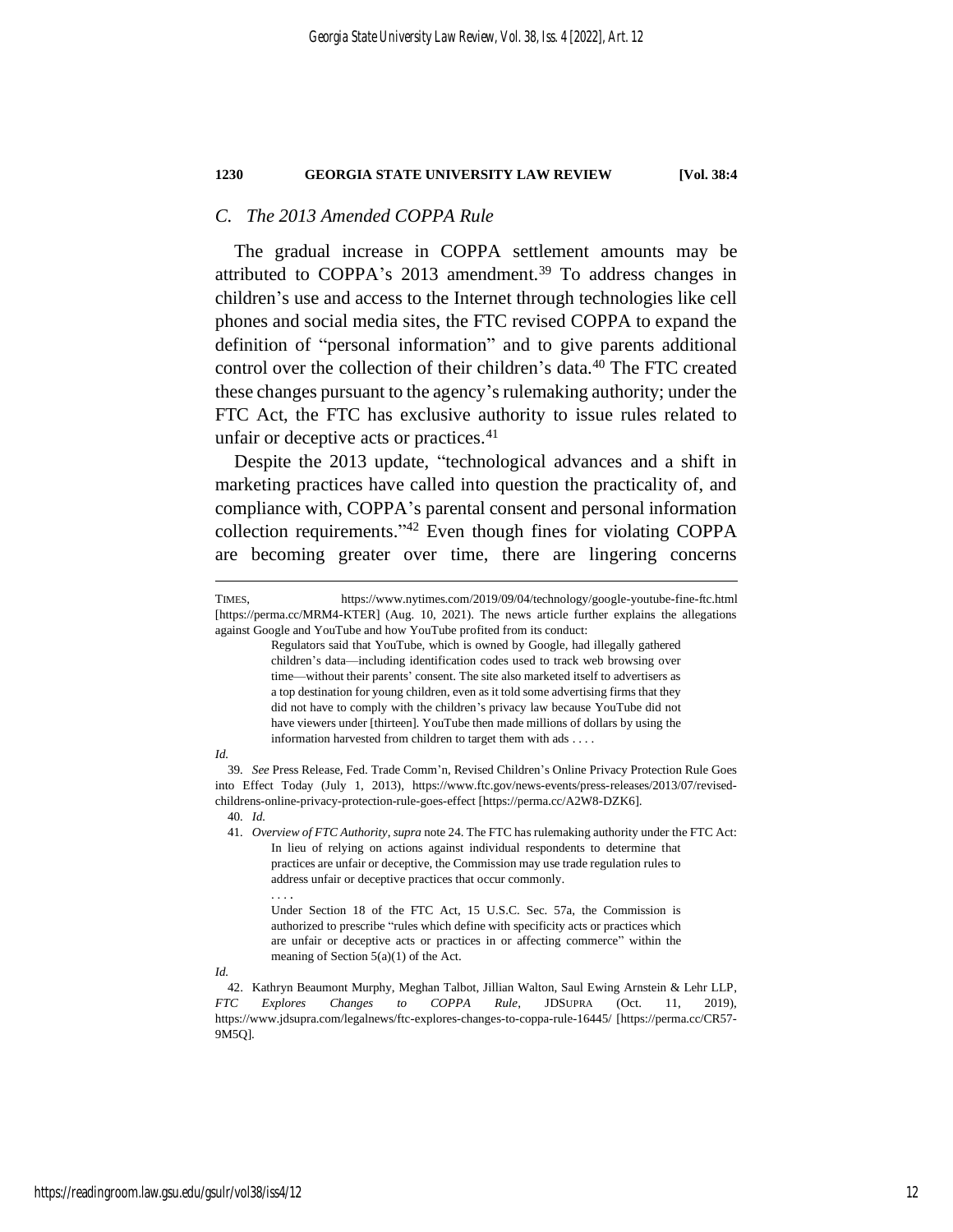surrounding COPPA's applicability and enforcement as technology continues to change rapidly, especially in the wake of the COVID-19 pandemic.<sup>43</sup>

### *D. COPPA in the Realm of Educational Technologies*

<span id="page-13-0"></span>In 2019, even before the COVID-19 pandemic began, the FTC again recognized the need to update COPPA.<sup>44</sup> Although the FTC did not intend to fully update COPPA in 2019, it began requesting public comments about the statute as part of the FTC's rulemaking authority.<sup>45</sup> By doing so, the FTC began its COPPA review process years earlier than expected, in part because of changes occurring in educational technologies.<sup>46</sup> The collection of children's personal data in the education space is especially problematic because COPPA and its protections do not apply directly to schools.<sup>47</sup> When schools contract with website operators, the institutions are able to consent to

<sup>43</sup>*. See History of COPPA Violations*, *supra* not[e 17.](#page-7-1) Per the timeline of significant COPPA violations and their settlement amounts, the FTC filed its first complaint for a COPPA violation against Toysmart.com in 2000, after the company collected personal information and attempted to sell this information with its assets when it ran into financial difficulty. *Id.* The most recent complaint over a COPPA violation, according to the timeline, was against Recolor in 2021 for allowing third-party advertising networks to collect personal information from the app's social media features for targeted ads, which settled for \$3 million. *Id.*; O'Donnell, *supra* not[e 9](#page-5-2) ("The Federal Trade Commission (FTC) has updated COPPA for modern technology and privacy concerns, but its enforcement procedures are lacking.").

<sup>44</sup>*. See* Lesley Fair, *Future of the COPPA Rule: What's on the Agenda*, FED. TRADE COMM'N BUS. BLOG (Oct. 1, 2019, 11:46 AM), https://www.ftc.gov/news-events/blogs/business-blog/2019/10/futurecoppa-rule-whats-agenda [https://perma.cc/BRY3-V8YE] ("Whether it's social media, the Internet of Things, or educational technology, do changes in media and the marketplace warrant updates to the Rule? The FTC staff asked that question . . . .").

<sup>45.</sup> Murphy et al., *supra* not[e 42](#page-12-0) ("The FTC is not yet considering specific changes to COPPA, but as part of its rulemaking process it is soliciting opinion and commentary about the current state of the law—its successes and challenges—which may result in further amendments to the law."); Lesley Fair, *COPPA Comment Deadline Extended to December 11th*, FED. TRADE COMM'N BUS. BLOG (Dec. 10, 2019, 9:56 AM), https://www.ftc.gov/news-events/blogs/business-blog/2019/12/coppa-commentdeadline-extended-december-11th [https://perma.cc/AW98-UQV5].

<sup>46</sup>*. See* Request for Public Comment on the Federal Trade Commission's Implementation of the Children's Online Privacy Protection Rule, 84 Fed. Reg. 35,842, 35,842 (July 25, 2019) (to be codified at 16 C.F.R. pt. 312). The FTC usually does a ten-year review of its rules to keep up with marketplace and technology changes. *Id.* The previous COPPA review ended in 2013, but the FTC began its review of COPPA early in 2019, citing questions about the Rule's application "to the educational technology sector, to voice-enabled connected devices, and to general audience platforms that host third-party child-directed content." *Id.*

<sup>47.</sup> Peddy, *supra* note [19,](#page-8-2) at 130 ("COPPA does not apply directly to schools as entities."); Herold, *supra* not[e 11](#page-6-0) ("This law directly regulates companies, not schools.").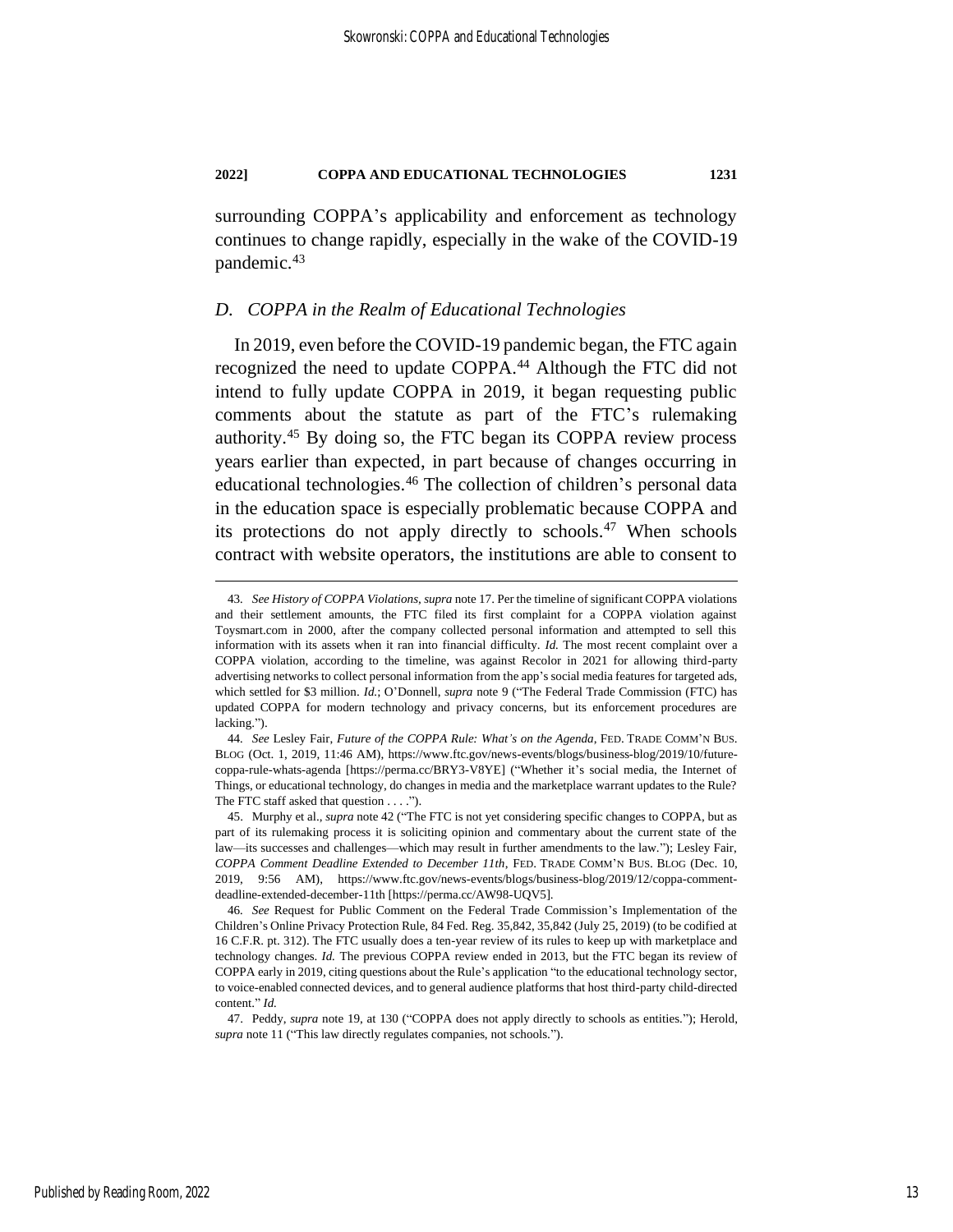a website's collection of personal information from students, which removes parents' ability to consent to this data collection.<sup>48</sup> The COVID-19 pandemic has only complicated matters further. 49

<span id="page-14-1"></span><span id="page-14-0"></span>Because the pandemic resulted in nationwide school closures, students had to switch to virtual learning and distance education options.<sup>50</sup> The unprecedented, steep increase in young children using educational technologies has created significant privacy concerns.<sup>51</sup> In recognition of the effect that increased education technology usage would have on COPPA compliance, the FTC created a blog post in April 2020 with guidance on how education technology companies and schools can stay COPPA compliant during the transition to remote learning.<sup>52</sup> Within the blog post, the FTC acknowledged that "millions" of students are now using online, educational technology (or 'ed tech') services to engage in remote learning" and stressed the importance of the "continued need to protect student's privacy."<sup>53</sup> This acknowledgment reveals that the FTC is at least aware of the privacy

53*. Id.*

<sup>48</sup>*. Complying with COPPA*, *supra* not[e 8.](#page-5-1)

<sup>49</sup>*. See* Peggy Keene, *Virtual Classes: The Rush for Online Schooling Has Raised Privacy Concerns*, 83 TEX. BAR J. 370, 370 (2020).

<sup>50</sup>*. See* Reddy & Vance, *supra* note [12;](#page-6-1) *see also* Cathy Li & Farah Lalani, *The COVID-19 Pandemic Has Changed Education Forever. This is How*, WORLD ECON. F. (Apr. 29, 2020), https://www.weforum.org/agenda/2020/04/coronavirus-education-global-covid19-online-digitallearning/ [https://perma.cc/3BH8-DCXJ]. Before COVID-19, the adoption of education technology was already growing, but there has been "a significant surge in usage since COVID-19." *Id.* The COVID-19

pandemic has resulted in a "distinctive rise of e-learning." *Id.*; KHAN ET AL., *supra* not[e 14](#page-6-2) ("To limit the spread of this novel disease, many countries decided to close educational institutions, including schools, colleges, and universities. Lecturers are teaching online; in fact, this is happening at a very huge untested and unprecedented scale.").

<sup>51</sup>*. See* Tiffany C. Li, *Privacy in Pandemic: Law, Technology, and Public Health in the COVID-19 Crisis*, 52 LOY. U. CHI. L.J. 767, 775 (2021) ("Most of the technologies being deployed as COVID-19 responses are not new. . . . [T]he novelty of new technologies is not what matters for understanding how the law should regulate. Rather, it is what has changed in society that has driven the rise in certain technologies that we should seek to understand."). Li stresses that the technologies people are using have not changed. *Id.* Instead, the important factor that is causing additional problems is the steep increase in their usage. *Id.*; KHAN ET AL., *supra* not[e 14.](#page-6-2) Khan states that "[t]he online video conferencing apps such as Zoom, Microsoft Teams, and Google Meet have witnessed an exponential increase in new users signing up daily," even though Zoom, Microsoft Teams, and Google Meet are not brand-new technologies born out of the COVID-19 pandemic. *See id.*

<sup>52.</sup> Schifferle, *supra* note [15.](#page-6-3) The FTC repeatedly stresses in its blog post that "COPPA does not impose obligations on schools" and simply advises education-technology companies and schools on how to maintain their COPPA compliance. *Id.* The blog post gives off the impression that the FTC's primary focus is providing guidance for companies to avoid liability under COPPA rather than making children's privacy rights the FTC's primary objective. *See id.*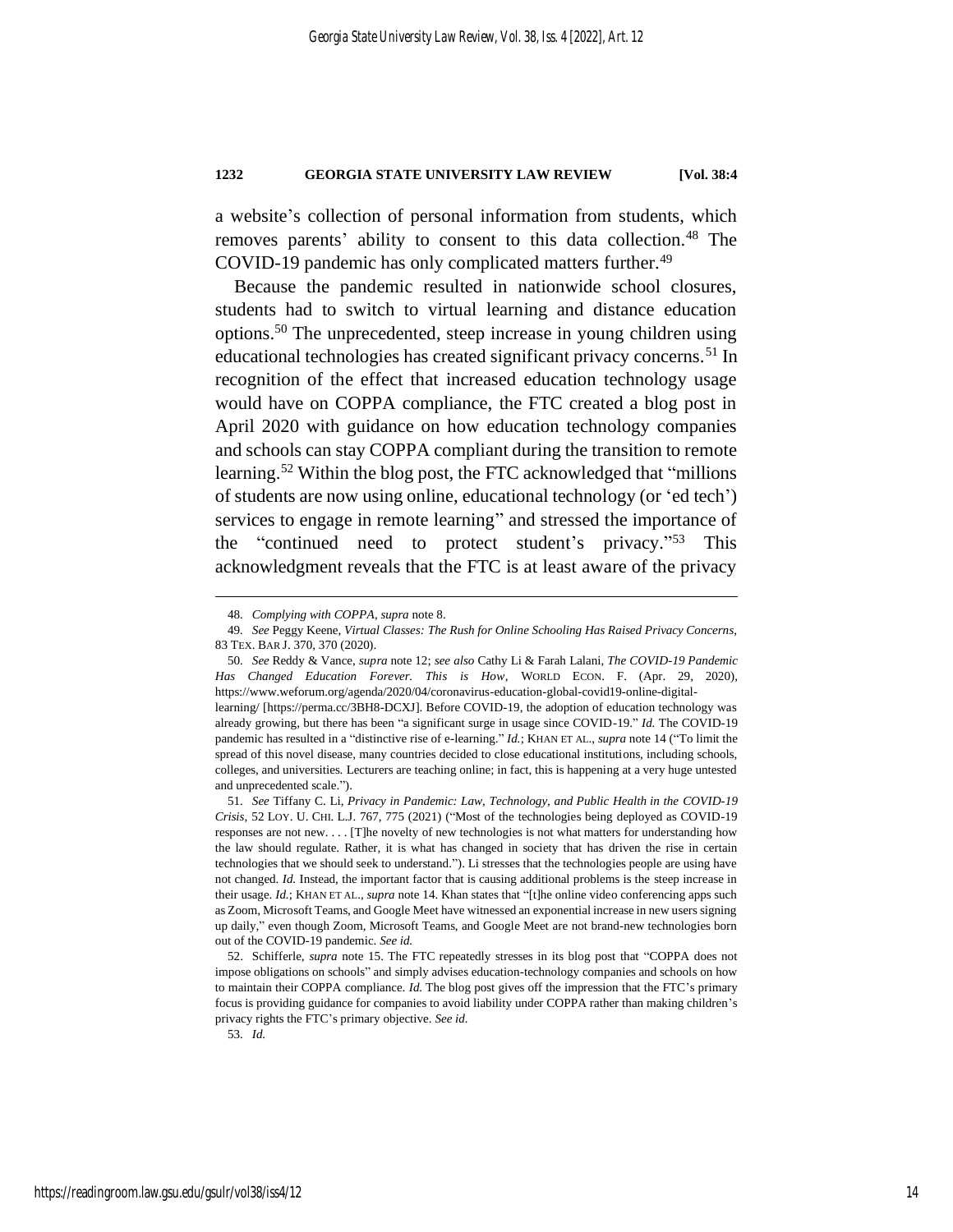concerns that directly affect students as a group and that the COVID-19 pandemic is exacerbating these already-existing student privacy concerns.<sup>54</sup>

#### <span id="page-15-0"></span>II. ANALYSIS

The FTC acknowledges that protecting student privacy is a pressing issue during the COVID-19 pandemic, yet COPPA requirements do not apply to schools as entities and COPPA protections remain limited to children under the age of thirteen, thus ignoring teenage students.<sup>55</sup> COPPA already had major gaps in privacy protections for students using educational technologies during pre-pandemic times; even before the pandemic began, "advances in technology and telecommunications . . . dramatically changed the landscape of education in the United States." <sup>56</sup> The COVID-19 pandemic is therefore one illustration of COPPA's inadequacies as applied to students and educational technologies in modern times.

# *A. Online Privacy Protections Are Becoming Increasingly Necessary for Students*

<span id="page-15-1"></span>Privacy threats and data breaches of K-12 educational institutions are not new.<sup>57</sup> Because students use online services for educational purposes "to access class readings, to view their learning progression, to watch video demonstrations, to comment on class activities, or to complete their homework," these activities put students at risk for

<sup>54</sup>*. See id.*; R. Chantz Richens, *Privacy in a Pandemic: An Examination of the United States' Response to COVID-19 Analyzing Privacy Rights Afforded to Children Under International Law*, 28 WILLAMETTE J. INT'L L. & DISP. RESOL. 244, 259 (2021) ("Issues of privacy and children, which have been growing in recent years, have all but come to a head as a result of the COVID-19 pandemic.").

<sup>55</sup>*. See* Schifferle, *supra* not[e 15;](#page-6-3) *see also Complying with COPPA, supra* not[e 8;](#page-5-1) 15 U.S.C. § 6501.

<sup>56.</sup> PRIV. TECH. ASSISTANCE CTR., PROTECTING STUDENT PRIVACY WHILE USING ONLINE EDUCATIONAL SERVICES: REQUIREMENTS AND BEST PRACTICES 1 (2014), https://tech.ed.gov/wpcontent/uploads/2014/09/Student-Privacy-and-Online-Educational-Services-February-2014.pdf [https://perma.cc/6FVG-NU4R].

<sup>57.</sup> TyLisa C. Johnson, *'The Cameras Are Always On': Student Surveillance and Privacy Protection in the Age of E-Learning*, PUBLICSOURCE (Nov. 19, 2020), https://www.publicsource.org/the-camerasare-always-on-student-surveillance-and-privacy-protection-in-the-age-of-e-learning/ [https://perma.cc/VW3N-8MQ2].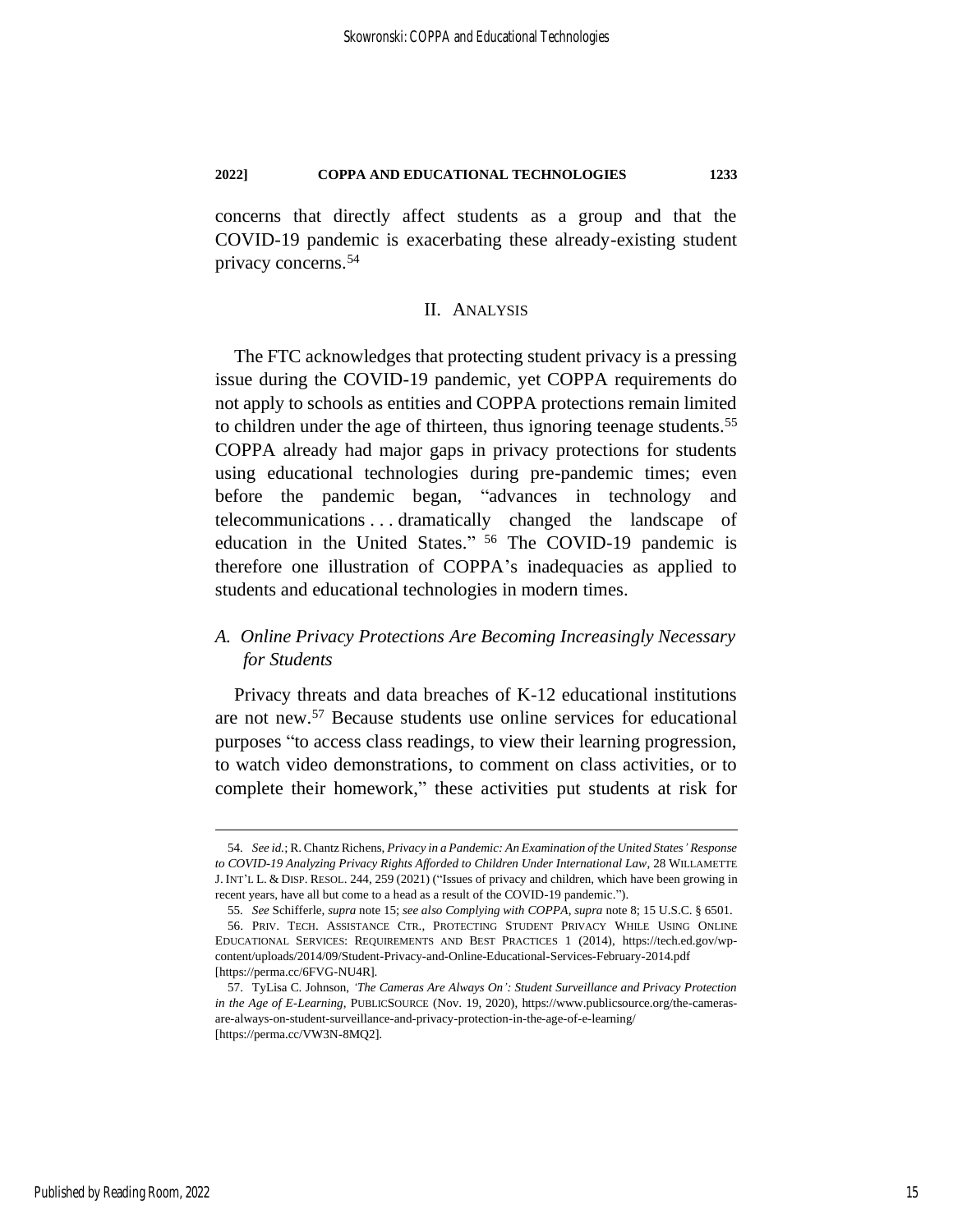cyber threats and cyberattacks.<sup>58</sup> Privacy experts explain that "[s]ome threats are old–phishing and ransomware attacks and data breaches–and some are new, birthed strictly from the shift to a virtual learning environment amid COVID-19, such as 'Zoom-bombing,' where an unauthorized person enters and disrupts a Zoom meeting."<sup>59</sup> Ultimately, cybersecurity issues are further disrupting student learning during the COVID-19 pandemic.<sup>60</sup>

<span id="page-16-1"></span><span id="page-16-0"></span>Additionally, the collection of personal data from students for the purpose of targeted advertising is a primary concern resulting from students using educational technologies.<sup>61</sup> Website operators collect

*Id.*; MARIA CLARE LUSARDI, ISAAC DUBOVOY & JEREMY STRAUB, DETERMINING THE IMPACT OF CYBERSECURITY FAILURES DURING AND ATTRIBUTABLE TO PANDEMICS AND OTHER EMERGENCY SITUATIONS (2020) ("Schools that have turned to remote instruction have faced problems with video conferences being hijacked. The FBI reported that it[] 'has received multiple reports of conferences being disrupted by pornographic and/or hate images and threatening language.'"); Luke Barr, *FBI Warns of Cyberattacks to Distance Learning*, ABC NEWS (Jan. 4, 2021, 4:02 PM), https://abcnews.go.com/Politics/fbi-warns-cyberattacks-distance-learning/story?id=75038470 [https://perma.cc/K2S7-TG6A] ("Another common incident that happens, . . . is 'zoombombing'—a practice where criminals enter an online classroom and post or yell a racist or inflammatory slur."); Michael Goodyear, *The Dark Side of Videoconferencing: The Privacy Tribulations of Zoom and the Fragmented State of U.S. Data Privacy Law*, 10 HOUS. L. REV. 76, 77 (2020) ("Zoom's risky and intentionally aggressive privacy practices have led some to conclude that the increased use of Zoom is a 'privacy disaster waiting to happen.'").

60*. See* Alyson Klein, *Cyberattacks Disrupt Learning Even More During COVID-19*, EDUC. WK. (Sept. 14, 2020), https://www.edweek.org/technology/cyberattacks-disrupt-learning-even-more-duringcovid-19/2020/09 [https://perma.cc/YX3E-N6Q6]; *see also* Barr, *supra* note [59.](#page-16-0) Quoting FBI Cyber Section Chief Dave Ring, Barr explains the projected increase in cybersecurity attacks following the move to virtual education:

> The broader the move to distance learning, I think the more attacks you're going to see, just simply because there are more opportunities for it and it's more disruptive . . . . Not everybody's looking to make money when it comes to criminal motivations for these attacks. A lot are [there] looking to steal information.

*Id.* (statement of Dave Ring, FBI Cyber Section Chief); Alan Butler & Enid Zhou, *Disease and Data in Society: How the Pandemic Expanded Data Collection and Surveillance Systems*, 70 AM. U. L.REV. 1577, 1613 (2021) ("[T]here has . . . been an exponential growth in the collection, use, and dissemination of personal data online as people have become increasingly reliant on remote access to work, school, social services, and other necessities.").

61*. See Complying with COPPA*, *supra* note [8.](#page-5-1)

<sup>58.</sup> PRIV. TECH. ASSISTANCE CTR., *supra* note [56,](#page-15-0) at 1–2.

<sup>59.</sup> Johnson, *supra* note [57;](#page-15-1) KHAN ET AL., *supra* note [14.](#page-6-2) Khan addresses widespread concern with the Zoom application:

<sup>[</sup>W]ith the rapid growth of Zoom's popularity, Zoom is now faced with massive backlash as security professionals, privacy advocates, lawmakers, and even the FBI warn that Zoom's default settings are not safe. As a result, many companies such as NASA, SpaceX, and countries, including Taiwan, USA, and the Australian Defense force, banned Zoom for communication.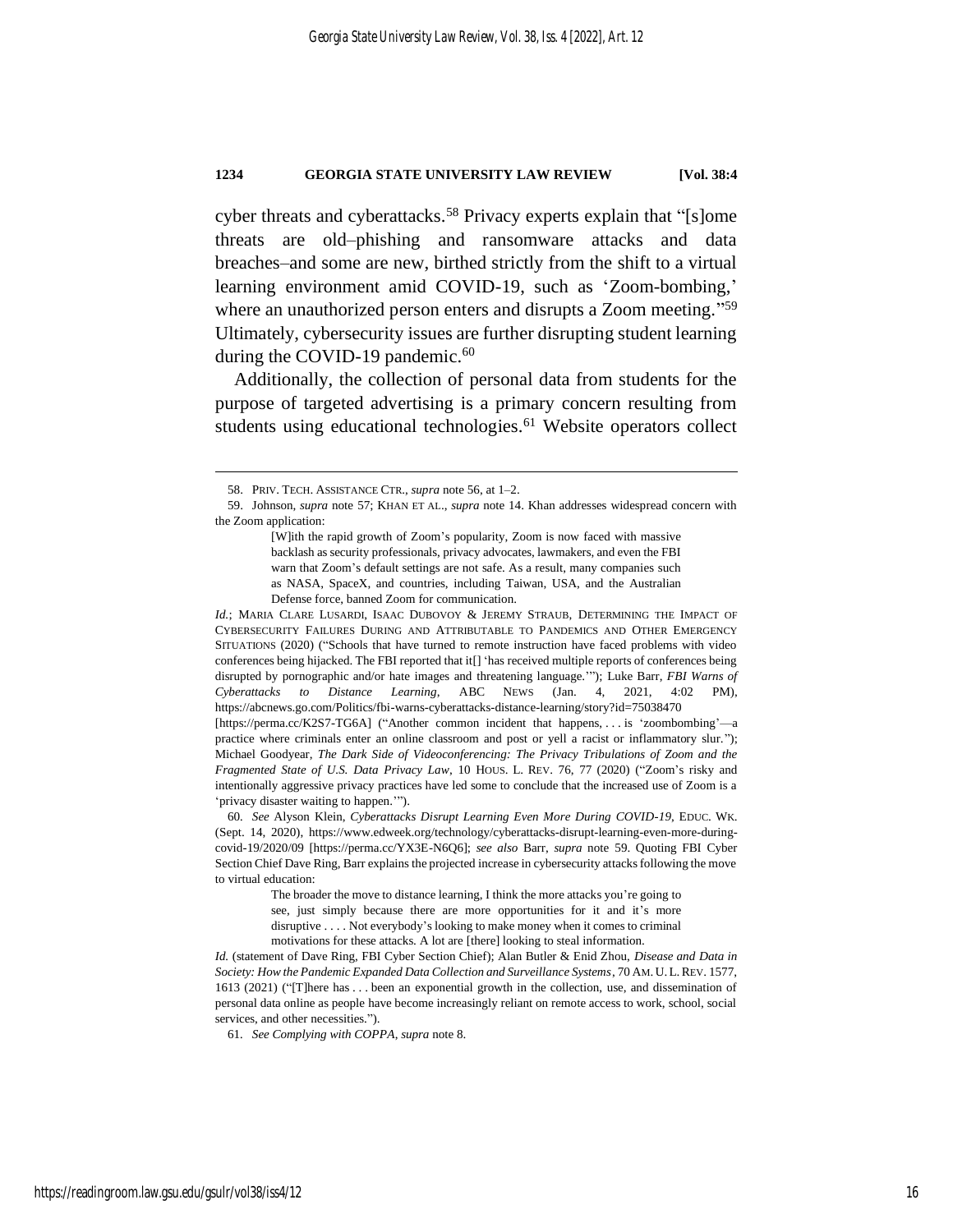personal information from children because "[c]hildren are an attractive audience for marketers because their interest in a product can influence a family's purchasing habits and shape future behaviors." 62 For example, the mobile application "Take With Me Learning," which offers interactive teaching lessons to students, was created by a company that was illegally collecting student data and selling it to advertisers, which made student information fully accessible without limitation.<sup>63</sup> This type of data collection makes students susceptible to criminal activity and exposes students to dangers such as tracking, fraud, harassment, and identity theft.<sup>64</sup> Any failure on COPPA's part to adequately protect students (and not just children under thirteen) from illegal data collection and cybersecurity attacks creates real and irreversible consequences.<sup>65</sup>

Although the COVID-19 pandemic introduced additional privacy threats as a result of increased virtual education measures, student online privacy concerns do not end here; even as the pandemic subsides, educators will continue incorporating aspects of virtual learning in their teaching.<sup>66</sup> At this point, "[i]t is possible that more

<span id="page-17-0"></span><sup>62.</sup> Olivia Levinson, Note, *Embedded Deception: How the FTC's Recent Interpretation of the Children's Online Privacy Protection Act Missed the Mark*, 105 MINN. L. REV. 2007, 2012 (2021); Matecki, *supra* not[e 9,](#page-5-2) at 388 ("Today, one of the most prevalent uses of personal information online is a web operator's ability to create effective and targeted advertising. Online advertising has grown to a nearly ten[-]billion[-]dollar industry in recent years. By using personal information gathered online, marketers can effectively target audiences based on interests, demographics, and any other factor about a person that can be ascertained from web history and online behavior." (citations omitted)); Allison Schiff, *The FTC's Review of COPPA Could Transform How Kids Content Is Monetized Online*, AD EXCHANGER (Oct. 8, 2019, 3:25 PM), https://www.adexchanger.com/privacy/the-ftcs-review-of-coppa-could-transform-howkids-content-is-monetized-online/ [https://perma.cc/YPY4-76V4] ("It's a misconception that COPPA outlaws targeting children with advertising. It simply imposes certain requirements, particularly the need to get verifiable parental consent for data collection, on the operators of websites or online services directed at children under [thirteen].").

<sup>63.</sup> Peddy, *supra* note [19,](#page-8-2) at 126.

<sup>64</sup>*. Id.* at 128–29.

<sup>65</sup>*. See id.* at 130.

<sup>66</sup>*. See* Jessica Dickler, *Post-pandemic, Remote Learning Could Be Here to Stay*, CNBC, https://www.cnbc.com/2020/05/20/post-pandemic-remote-learning-could-be-here-to-stay.html [https://perma.cc/MFS2-7L4H] (May 26, 2020, 12:56 PM); *see also* Tiffany C. Li, *Post-pandemic Privacy Law*, 70 AM. U.L. REV. 1681, 1712 (2021). Because schools will likely continue using distance education technologies even after the COVID-19 pandemic slows down, "[w]hatever laws and legal norms we create to address this pandemic will not be isolated to this pandemic." *Id.*; Li, *supra* not[e 51,](#page-14-0) at 859. Similarly, "[s]ociety must protect the health of its people, but we must remain vigilant about privacy incursions[]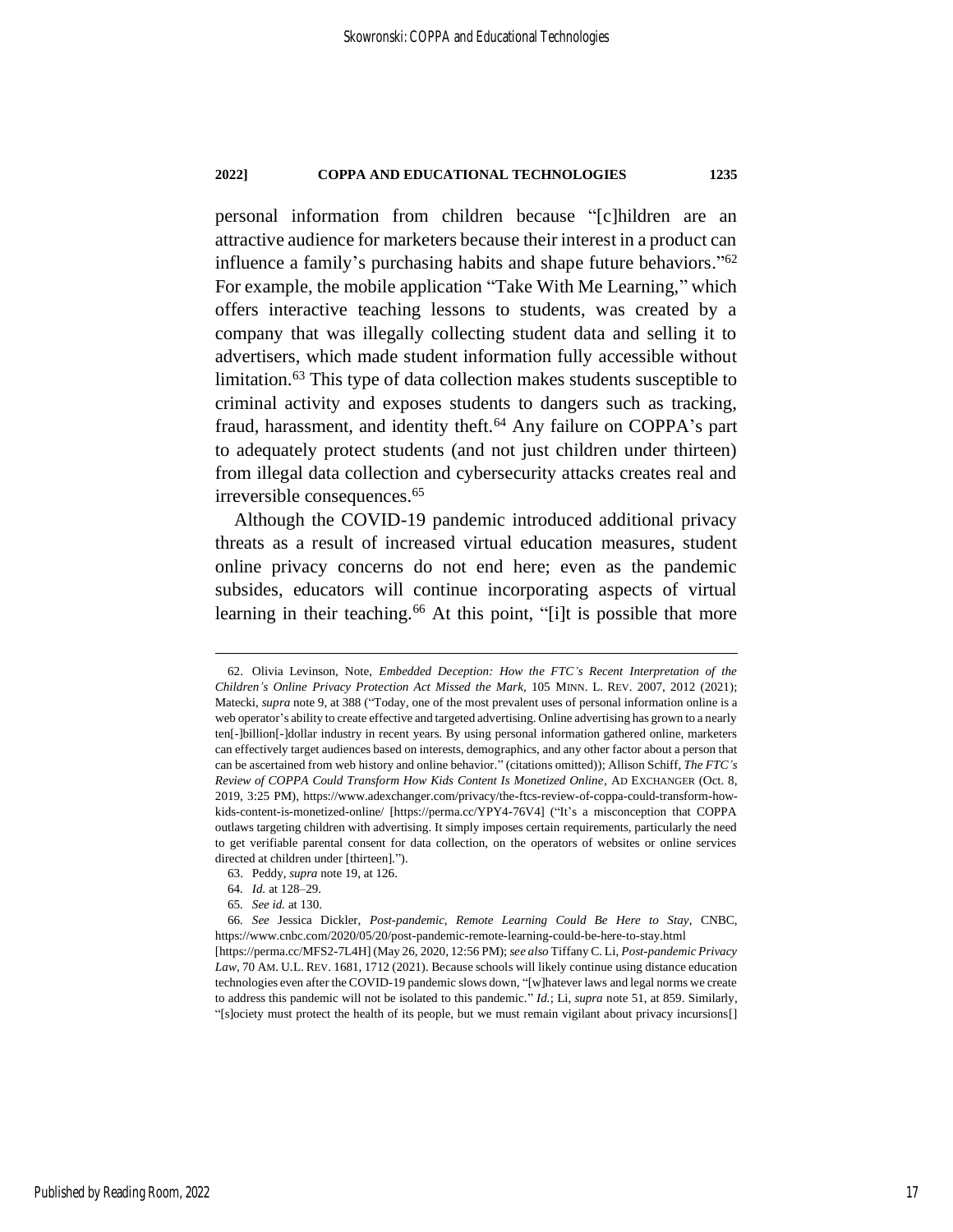schools will rely on distance education in the future, perhaps due to familiarity gained by faculty, staff, and students during the pandemic." <sup>67</sup> Students will transition back to primarily in-person classes; however, schools will still implement educational technologies and thus continue exposing students to illegal data collection and cyber threats.

# *B. COPPA's Shortcomings in Protecting Students from Privacy Threats*

<span id="page-18-0"></span>Overall, COPPA's "lack of enforcement has rendered COPPA's application to schools unclear and unworkable."<sup>68</sup> As explained in Part I, COPPA and its protections do not directly apply to schools.<sup>69</sup> Schools can thus give consent on behalf of parents to release their children's information, meaning that schools put themselves in the middle of the relationship between website operators and parents.<sup>70</sup> Regarding the mobile application "Take With Me Learning," parents discovered that their children's schools required students to use this application, but the schools circumvented their parental consent in its dealings with the application operator, subjecting students to the

because shifts in privacy norms now will lead to lasting repercussions even after the emergency has ended." *Id.* Legal scholars are stressing the fact that looking to the future in a post-pandemic world is essential when considering how technology is used and how changes in privacy law apply to the new normal. *See id.*

<sup>67.</sup> Li, *supra* note [51,](#page-14-0) at 794.

<sup>68.</sup> Peddy, *supra* note [19,](#page-8-2) at 131; O'Donnell, *supra* not[e 9,](#page-5-2) at 469, 470.

<sup>69</sup>*. See supra* Part I.

<sup>70.</sup> Herold, *supra* not[e 11;](#page-6-0) Peddy, *supra* not[e 19,](#page-8-2) at 136 ("In application, COPPA requires that before a third-party operator authorizes a child under thirteen to use its website and services, it must provide notice and obtain verifiable parental consent. However, operators contracted within the school setting must provide such notice directly to the school, not to the parent."). *But see* Jennifer Thompson, *School or Parent? Factors Playing into the FTC's Analysis of Who Should Provide Parental Consent Under COPPA in the Age of EdTech*, JDSUPRA (Mar. 12, 2020), https://www.jdsupra.com/legalnews/school-orparent-factors-playing-into-69062/ [https://perma.cc/2MTX-LQGS]. Thompson describes the practical effects of requiring every single parent to approve education technologies for their children:

From a purely administrative point of view, the schools have a compelling argument for being able to provide consent for the community. If individual families are required to provide the consent, not only would the schools have to track which family has approved which EdTech technology, the schools would also have to come up with alternative curriculum options for students that do not want to use the available EdTech.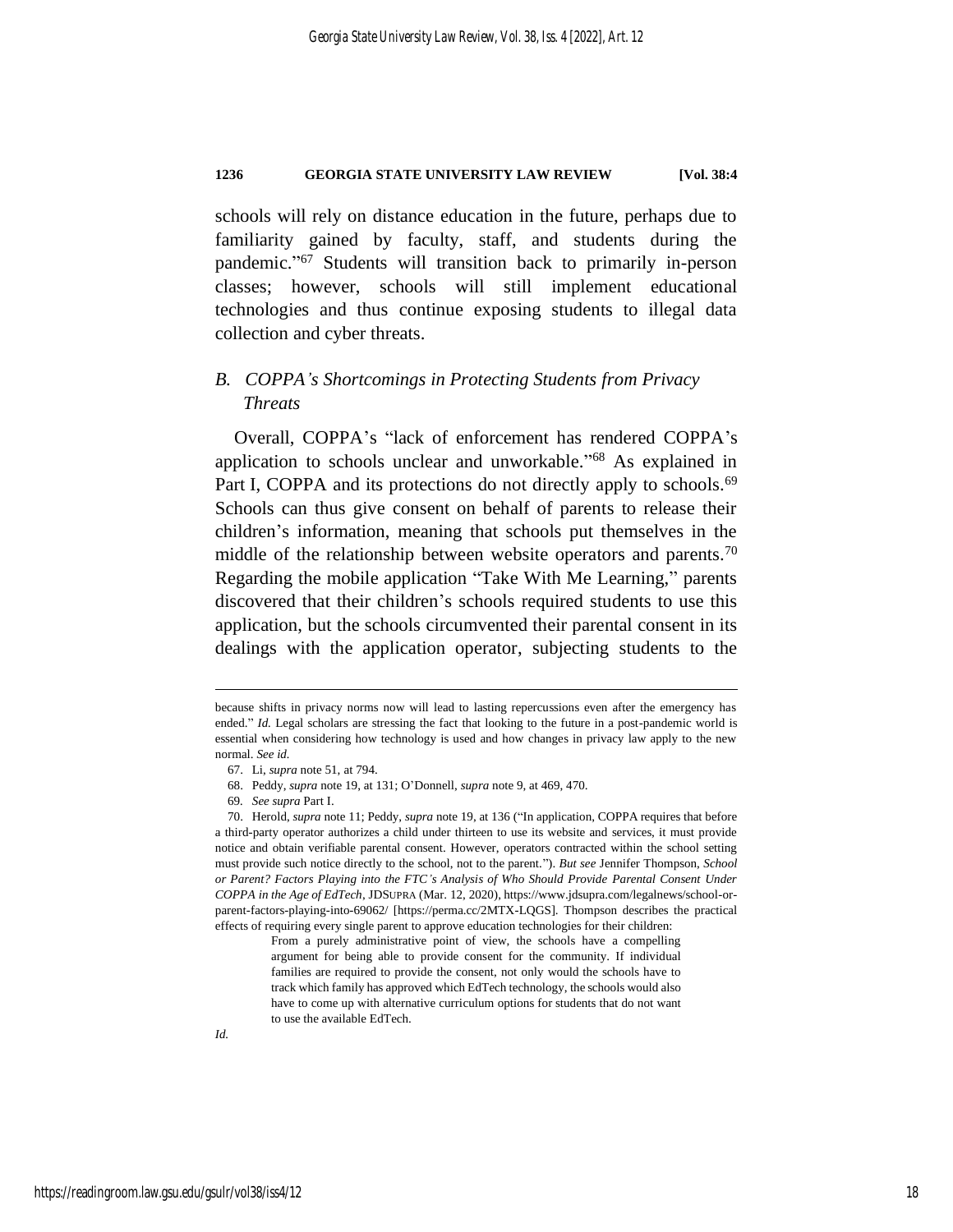collection and distribution of their personal information for targeted advertising purposes.<sup>71</sup> The "Take With Me Learning" example is not an isolated incident; schools often circumvent parental consent in practice.<sup>72</sup>

<span id="page-19-0"></span>Additionally, "many educators have not been apprised of the risks and legal ramifications of using . . . online schooling methods without first securing proper permission from parents or guardians."<sup>73</sup> So, not only does COPPA not apply directly to schools as entities but educators are typically unaware of the privacy consequences associated with implementing educational technologies without getting parental permission.<sup>74</sup> Students, especially teenagers, are therefore left with privacy protections that do not apply to their educational institutions and are ultimately disregarded by their educators.<sup>75</sup> As a result, "a gap exists between the protection of a child's privacy at home and a child's privacy while at school." <sup>76</sup> This gap highlights COPPA's inadequacies when applied in the context of educational technologies and distance-learning tools.

## *C. COPPA's "Educational Context" Limitation*

Although COPPA does not apply to schools as entities, whether a school can grant COPPA consent on behalf of parents "varies under certain circumstances." <sup>77</sup> The FTC explains that "the school's ability

<sup>71.</sup> Peddy, *supra* note [19,](#page-8-2) at 126–27.

<sup>72</sup>*. See* Herold, *supra* not[e 11.](#page-6-0)

<sup>73.</sup> Keene, *supra* not[e 49.](#page-14-1)

<sup>74</sup>*. See id.*; Peddy, *supra* not[e 19,](#page-8-2) at 157. Because educators are usually unaware of the dangers that stem from implementing educational technologies without first obtaining parental consent for data collection, legal scholars have suggested requiring teachers or school administrators to complete a certified student-data privacy course annually to help minimize confusion surrounding data privacy in educational technologies. *Id.*; Cameron Sullivan, *How COPPA Affects Schools*, LEARNSAFE (Nov. 18, 2019), https://learnsafe.com/how-coppa-affects-schools/ [https://perma.cc/J3F3-TG6D] ("Teachers need to be aware of what COPPA requires for the technology and sites they use in the classroom. Sometimes, a teacher can provide the necessary consent. This is somewhat of a grey area. It's often hard to know in what circumstances teachers can give consent.").

<sup>75</sup>*. See* Keene, *supra* not[e 49.](#page-14-1)

<sup>76.</sup> Peddy, *supra* note [19,](#page-8-2) at 136.

<sup>77</sup>*. See* Herold, *supra* not[e 11](#page-6-0) (statement of Bill Fitzgerald, Director of Privacy-Evaluation Initiatives, Common Sense Media); Sullivan, *supra* note [74.](#page-19-0) Schools granting consent on behalf of parents is not a straightforward process: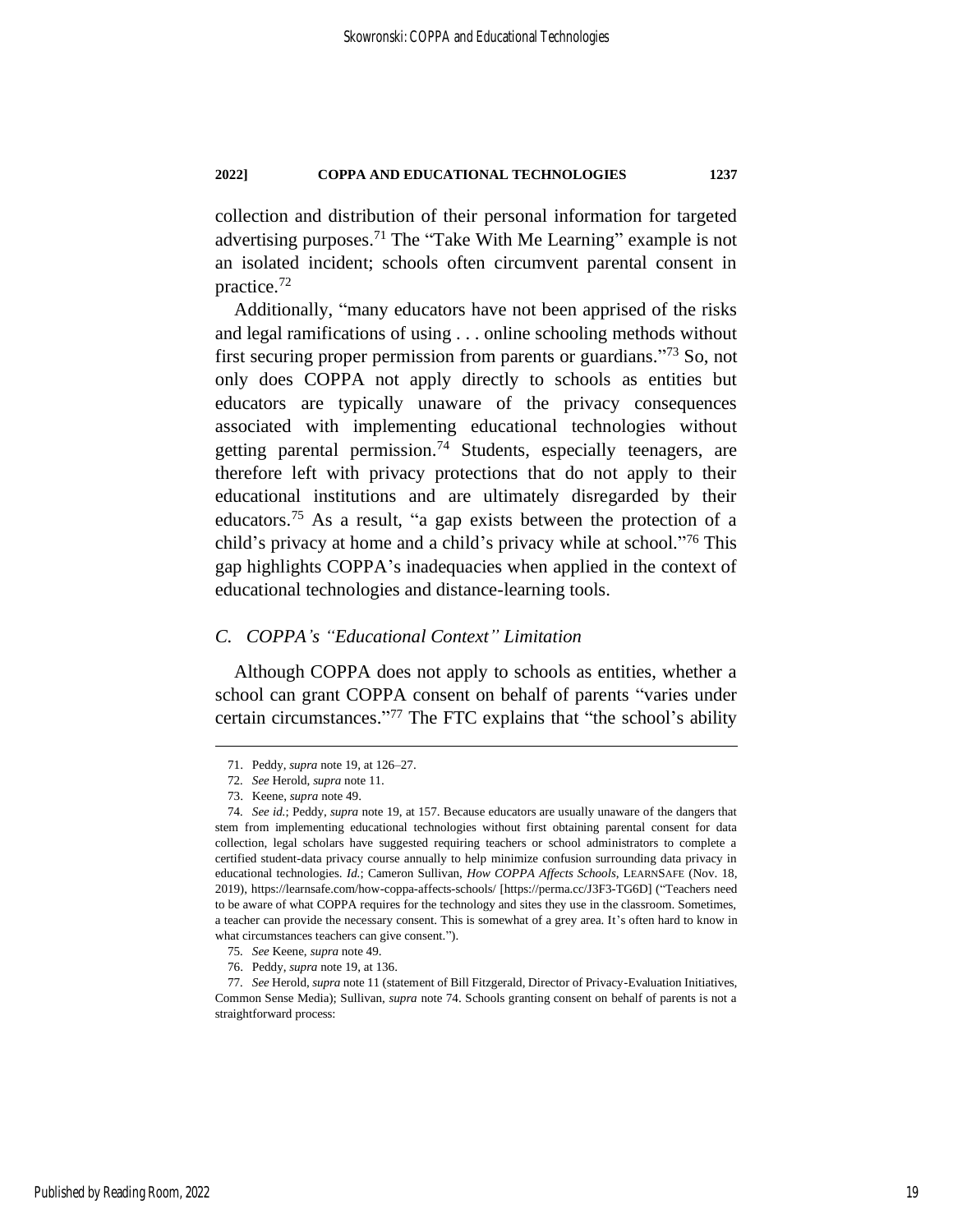to consent for the parent is limited to the educational context—where an operator collects personal information from students for the use and benefit of the school, and for no other commercial purpose." <sup>78</sup> Schools are thus not allowed to grant consent on behalf of parents if website operators are collecting information from children for purposes that are unrelated to education.<sup>79</sup> The FTC's reasoning behind this determination is that "the scope of the school's authority to act on behalf of the parent is limited to the school context."<sup>80</sup> Although this limitation appears to fully protect students from having their personal information used and disclosed while using educational technologies, in practice that is not always the case. $81$ 

First, COPPA's educational context limitation does little to protect students because website operators embed third-party trackers into their sites for analytics and advertising purposes.<sup>82</sup> Third-party tracking refers to a website allowing other companies to collect

78*. Complying with COPPA*, *supra* not[e 8.](#page-5-1) The FTC recommends that schools ask potential operators the following questions before entering into an agreement that allows for student data collection:

*Id.*

COPPA requires sites to obtain parental consent before collecting or using data from users under the age of [thirteen]. If students access the [I]nternet for class, schools and teachers may have to take on this responsibility. Schools may have to ask for verifiable parental consent on the site's behalf, give consent in place of a parent, or request the deletion of collected data. However, the law does not always make it clear how the consent has to be obtained. Some schools may simply send home a note asking for parental consent for [I]nternet use in the classroom. This wouldn't be the appropriate level of consent. Teachers need to list specific sites and what information they gather.

*Id.*; Thompson, *supra* not[e 70](#page-18-0) ("Some educators have called for additional direction from the FTC as to when schools can provide consent, what obligations service providers have and what rights parents have with respect to information collected from students.").

What types of personal information will the operator collect from students? How does the operator use this personal information? Does the operator use or share information for commercial purposes not related to the provision of the online services requested by the school? . . . Does the operator enable the school to review and have deleted the personal information collected from their students? . . . What measures does the operator take to protect the security, confidentiality, and integrity of the personal information it collects? What are the operator's data retention and deletion policies for children's personal information?

<sup>79</sup>*. See* Herold, *supra* not[e 11.](#page-6-0)

<sup>80</sup>*. Complying with COPPA*, *supra* not[e 8.](#page-5-1)

<sup>81</sup>*. See* Herold, *supra* not[e 11.](#page-6-0)

<sup>82</sup>*. Id.*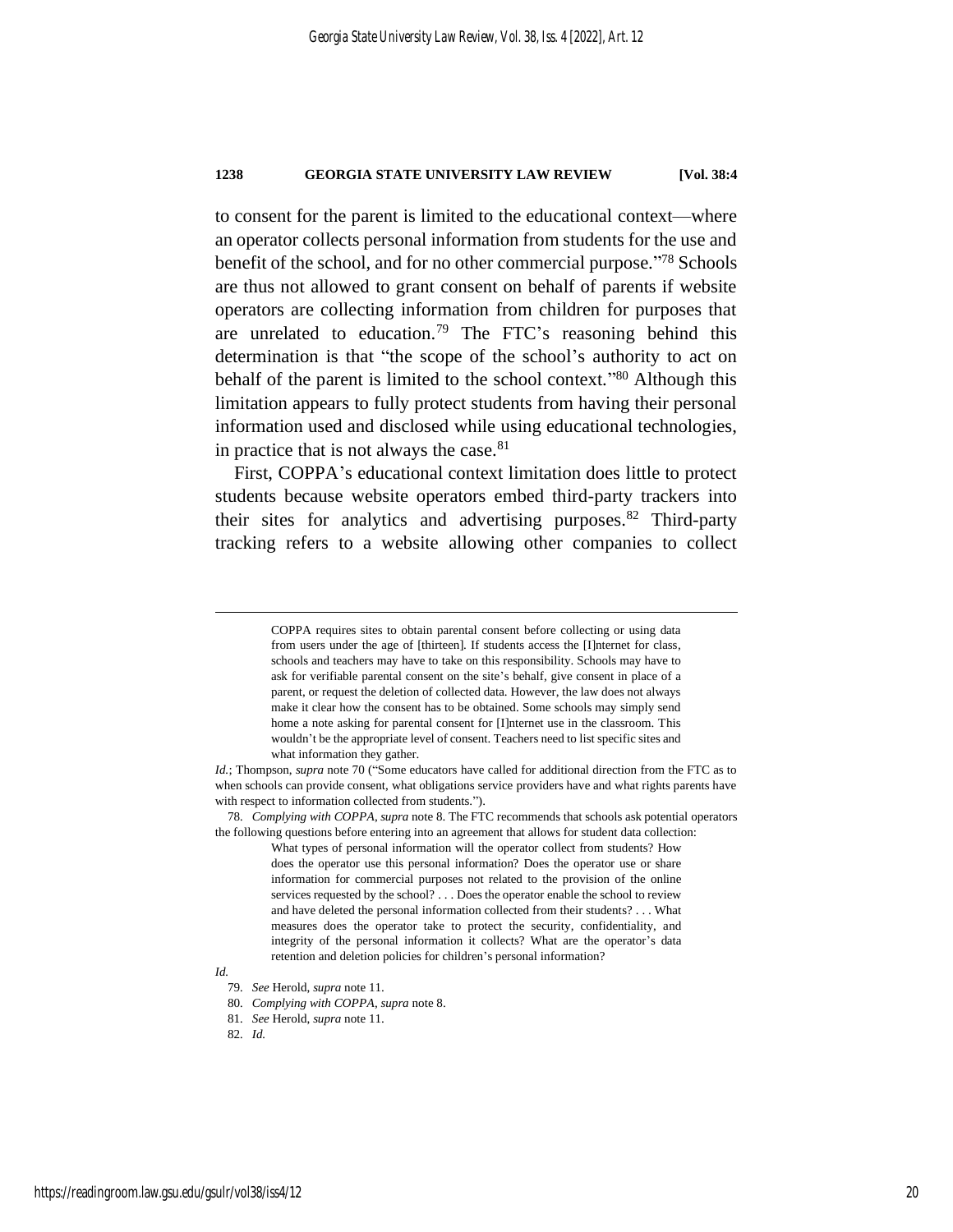<span id="page-21-0"></span>information from Internet users to deliver targeted advertisements.<sup>83</sup> Even though the FTC requires that operators disclose these tracking services to schools, "vendors often don't provide that information to schools, or do so only in vague or conditional terms."<sup>84</sup> Additionally, regarding the COPPA statute, "its language generates confusion about which third-party operators must follow regulations for online privacy and who is at risk for sanctions if they don't comply." 85

<span id="page-21-1"></span>The third-party tracking practice is problematic in educational technologies because, for example, Zoom allows third parties to access student data, and thousands of schools nationwide adopted the Zoom platform for virtual education purposes as a result of the COVID-19 pandemic.<sup>86</sup> Even though a school's ability to consent for the parent is limited to education purposes, the school may still be allowing student data collection without consent if site operators do not disclose third-party tracking.

Another reason the educational context limitation is ineffective is because the websites and services that schools require students to use often have overlapping educational and commercial applications.<sup>87</sup>

*Id.*

<sup>83</sup>*. How to Protect Your Privacy Online*, FED. TRADE COMM'N (May 2021), https://www.consumer.ftc.gov/articles/how-protect-your-privacy-online [https://perma.cc/79TC-NA56]; *All You Need to Know About Third-Party Cookies*, COOKIE SCRIPT BLOG, https://cookie-script.com/allyou-need-to-know-about-third-party-cookies.html [https://perma.cc/SC2U-WB5B] (Dec. 21, 2021). The following is an example of how third-party trackers collect information to deliver targeted advertisements:

Let's say earlier in the week you looked up some vacation rentals in Cancun. You browsed a few websites, admired the photos of the sunsets and sandy beaches, but ultimately decided to wait another year before planning your vacation. A few days go by and suddenly it seems like you are seeing ads for Cancun vacations on many websites you visit. Is it a mere coincidence? Not really. The reason you are now seeing these ads on vacationing in Cancun is that your web browser stored a third-party cookie and is using this information to send you targeted advertisements.

<sup>84</sup>*. See* Herold, *supra* not[e 11.](#page-6-0)

<sup>85.</sup> Peddy, *supra* note [19,](#page-8-2) at 130; *All You Need to Know About Third-Party Cookies*, *supra* note [83.](#page-21-0)  In addition to Zoom using third-party trackers, if students use any website that shows advertisements, they can reasonably expect that website to have first- and third-party cookies collecting information. *See All You Need to Know About Third-Party Cookies*, *supra* not[e 83.](#page-21-0)

<sup>86.</sup> Cheri Kiesecker, *What You Need to Know About Zoom for Education*, STUDENT PRIV. MATTERS: PARENT COAL. FOR STUDENT PRIV. BLOG (Aug. 11, 2020), https://studentprivacymatters.org/tag/zoomthird-party-tracking/ [https://perma.cc/UN86-RRFW].

<sup>87</sup>*. See id.*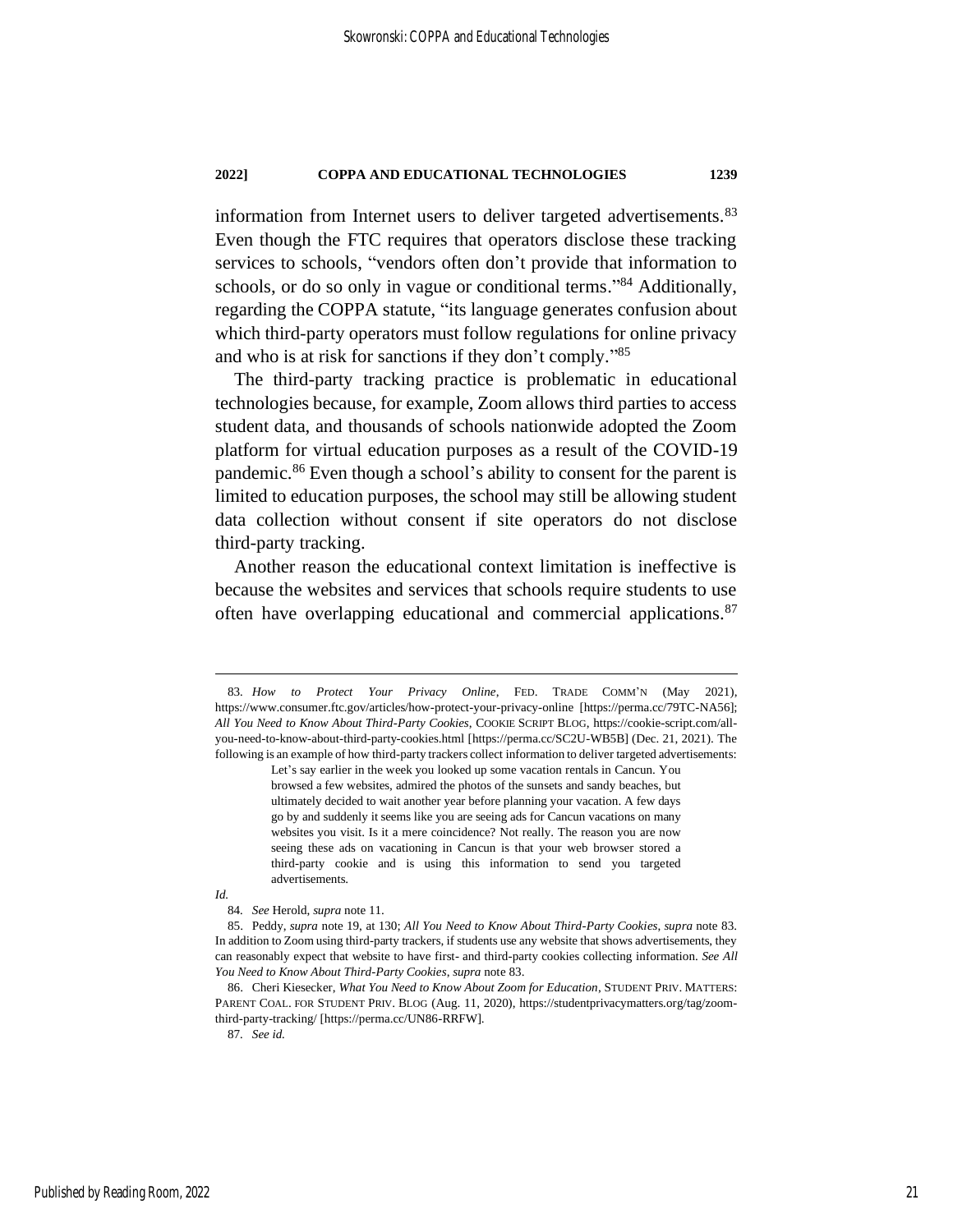Consider the following example of Google's overlapping functions in school settings:

It's not at all unusual for students to enter one of G Suite's educational services through their student accounts, then venture out from there to one of Google's commercial services, like Maps or Search. For years, Google has declined to provide detailed answers to questions about exactly how it collects and uses information generated by students in those circumstances–making it difficult for schools to determine for COPPA purposes whether G Suite is strictly for the benefit of schools and students within the 'educational context.' 88

<span id="page-22-0"></span>Although Google offers educational services for students, it is easy for students to flip between Google's educational and commercial services, which creates questions of how students' information gets collected and used.<sup>89</sup> Even though students appear to be protected from website operators that collect children's personal information for commercial purposes, uncertainty arises when websites and services that are not purely educational are used for educational purposes, such

<sup>88</sup>*. See* Herold, *supra* not[e 11](#page-6-0)*.*

<sup>89</sup>*. See* Natasha Singer, *How Google Took Over the Classroom*, N.Y. TIMES (May 13, 2017), https://www.nytimes.com/2017/05/13/technology/google-education-chromebooks-schools.html [https://perma.cc/R9GK-4YHU]*.* Confusion over how student information is being collected by platforms like Google is problematic because "[u]nlike Apple or Microsoft, which make money primarily by selling devices or software services, Google derives most of its revenue from online advertising—much of it targeted through sophisticated use of people's data." *Id.* Students may therefore be using services like Google for educational purposes while Google is collecting student data for commercial purposes. *See id.*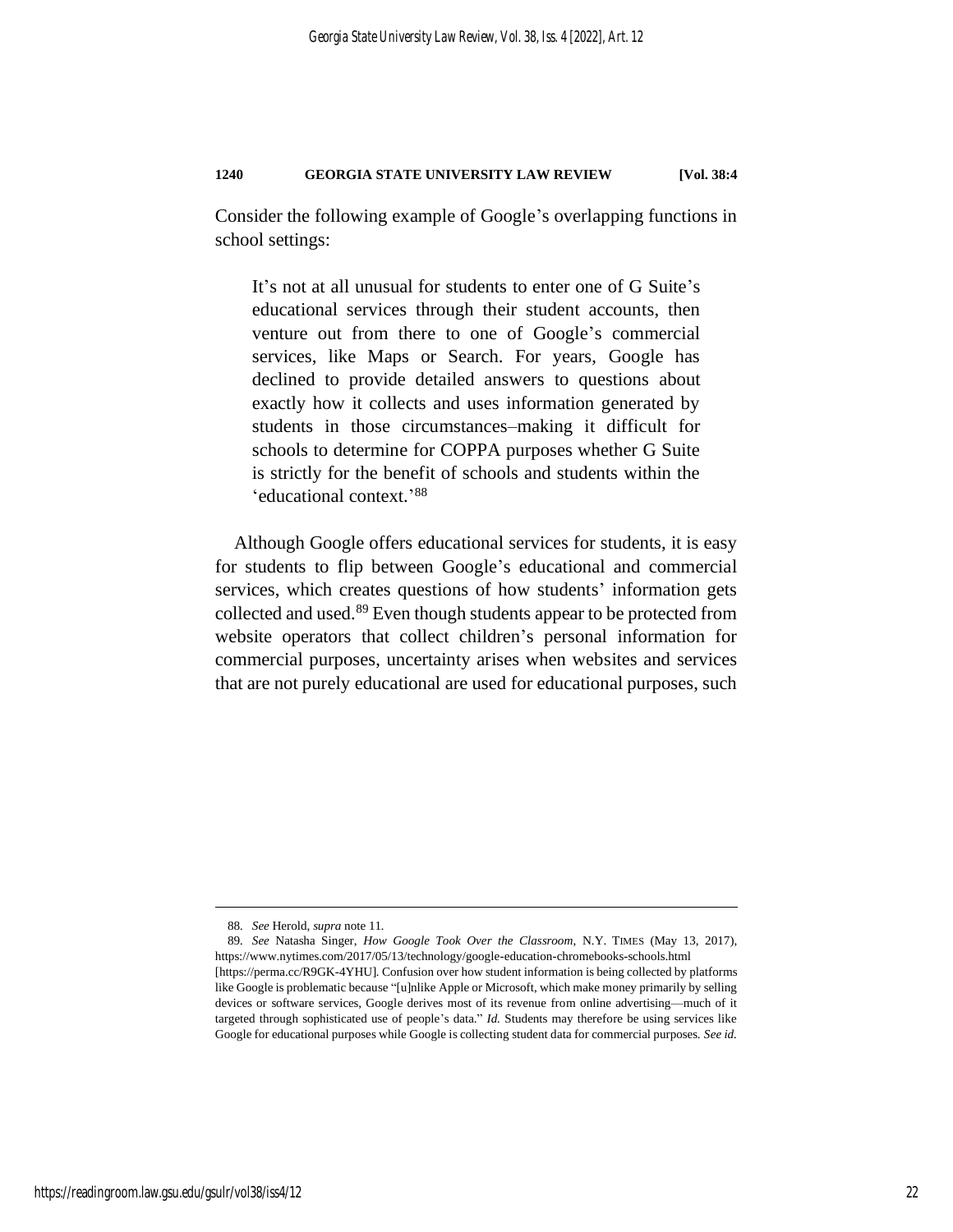as some of Google's services.<sup>90</sup> As a result, "the lines of COPPA compliance become blurred." 91

#### *D. COPPA and Teenage Students*

Because COPPA only applies to children under thirteen, the rule's protections do not include teenage students using educational technologies at the direction of their institutions.<sup>92</sup> COPPA's critics recognize that "teenagers are vulnerable to information misuse, sometimes even more so than young children."<sup>93</sup> For one, teenagers' online vulnerability may stem from their increased susceptibility to targeted advertisements that prey on their "psychological weaknesses." <sup>94</sup> Yet websites and services directed toward teenagers are not subject to COPPA enforcement.<sup>95</sup>

Recognizing this limitation, COPPA critics believe that "[t]he Children's Online Privacy Protection Act is long overdue for improvements to protect the rights of older teens who spend so much time on mobile and online platforms but who aren't always savvy

Singer, *supra* not[e 89.](#page-22-0)

*Id.* at 399–400.

<sup>90</sup>*. See* Kiesecker, *supra* note [86;](#page-21-1) Singer & Conger, *supra* not[e 38.](#page-11-1) The uncertainty of determining whether technologies have educational or commercial purposes in schools is particularly concerning considering Google's reach in classrooms across the country. The following demonstrates Google's influence:

Today, more than half the nation's primary- and secondary-school students—more than [thirty] million children—use Google education apps like Gmail and Docs, the company said. And Chromebooks, Google-powered laptops that initially struggled to find a purpose, are now a powerhouse in America's schools. Today they account for more than half the mobile devices shipped to schools.

<sup>91.</sup> Peddy, *supra* note [19,](#page-8-2) at 139.

<sup>92</sup>*. See generally* 15 U.S.C. § 6501; *Complying with COPPA*, *supra* not[e 8](#page-5-1) ("Although COPPA does not apply to teenagers, the FTC is concerned about teen privacy and does believe that strong, more flexible, protections *may* be appropriate for this age group.") (emphasis added).

<sup>93.</sup> Matecki, *supra* note [9,](#page-5-2) at 389. Matecki explains teenage vulnerability in the context of Internet privacy issues:

The expanded abuse of young people's personal information, along with other dangers from over-sharing online since COPPA's enactment, have proven that such vulnerabilities are not limited to young people under thirteen. Given the social pressures teens face to interact online, . . . it is no longer accurate to assume that teenagers are protected from the risks of dissemination of personal information online.

<sup>94</sup>*. Id.* at 390.

<sup>95</sup>*. Id.* at 389.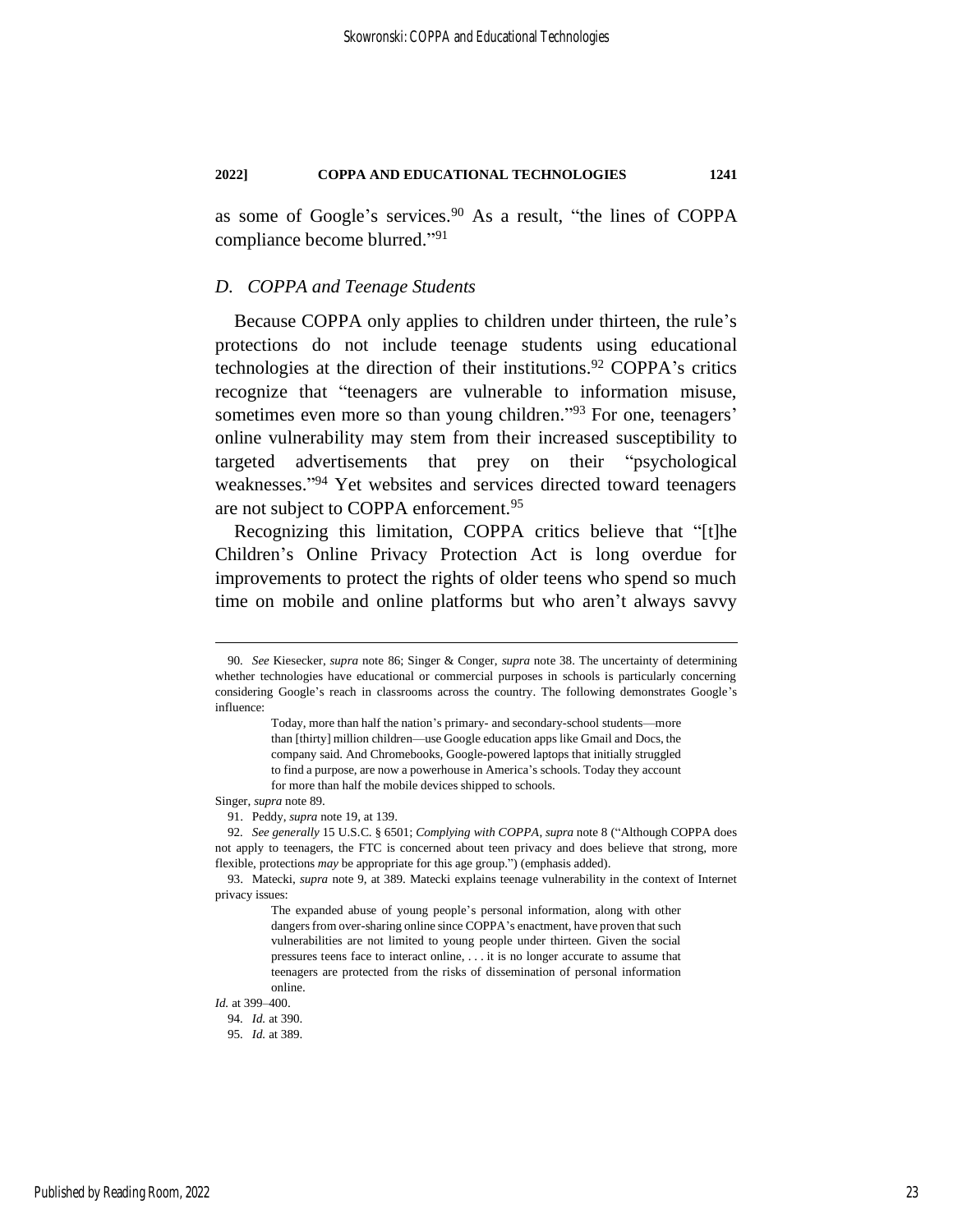enough to protect themselves from deceptive online ads and digital manipulation."<sup>96</sup> But amending COPPA to include teenagers is unlikely to resolve the underlying issues with COPPA's application to students; the complications arising from the third-party tracking problem, and the inability to distinguish if a technology has purely educational or commercial purposes, makes an amendment raising the age requirement unworkable.

Regardless, the COVID-19 pandemic created a rush to online schooling without careful or advanced planning, and most schools made distance learning websites and technologies mandatory for students.<sup>97</sup> Thus, teenage students essentially had no choice but to use the required education technology, despite the COPPA framework not applying to teenagers (and even if it did, the protections would not have been effective to begin with because of weak enforcement by the FTC).<sup>98</sup> Ultimately, the COVID-19 pandemic has highlighted already-existing inadequacies with COPPA's enforceability, painting a clearer picture for why federal online privacy laws need reworking to protect students when they use educational technologies.

*Id.* at 858.

<sup>96.</sup> Rachel Lerman, *New Bill Would Update Decades-Old Law Governing Children's Privacy Online, Add Protection for Teens*, WASH. POST (July 29, 2021, 4:52 PM), https://www.washingtonpost.com/technology/2021/07/29/coppa-update-teenagers-online/ [https://perma.cc/3M8K-PT4F] (statement of Linda Sherry, Director of National Priorities, Consumer

Action). On May 13, 2021, Senators Edward Markey and Bill Cassidy introduced the Children and Teens' Online Privacy Protection Act that amends COPPA to protect children ages thirteen to fifteen. Children's and Teens' Online Privacy Protection Act, S. 1628, 117th Cong. (2021); Hunton Andrews Kurth's Privacy & Cybersecurity, *Senate Bill Would Expand Federal Children's Privacy* Protections, NAT'L L. REV. (May 12, 2021), https://www.natlawreview.com/article/senate-bill-would-expand-federal-children-s-privacyprotections [https://perma.cc/5HJY-EQBZ].

<sup>97.</sup> Keene, *supra* not[e 49;](#page-14-1) Li, *supra* not[e 66,](#page-17-0) at 1706–07 ("Students learning online have to accept the privacy practices of every remote technology that schools insist on using. While some of these education sites and apps may have strong privacy protections in place, many do not." (citations omitted)); Butler & Zhou, *supra* note [60,](#page-16-1) at 1614 ("Students do not have a choice but to 'Zoom-in,' . . . and smile for the camera."); Li, *supra* note [51,](#page-14-0) at 859 (Li explains that the COVID-19 public health emergency led to the "deployment of privacy-invasive technologies and technologically influenced programs" and people "have been asked to accept more and more privacy-violating technologies."). Li describes the pandemic's effects on privacy rights:

The pandemic forced millions around the world to experience the effects of context collapse, as we faced the slow blurring of the boundaries between previously segmented social spaces, like work, school, home, and more. . . . Students lost the educational privacy afforded to them by the physical space of schools and universities.

<sup>98</sup>*. See* Keene, *supra* not[e 49.](#page-14-1)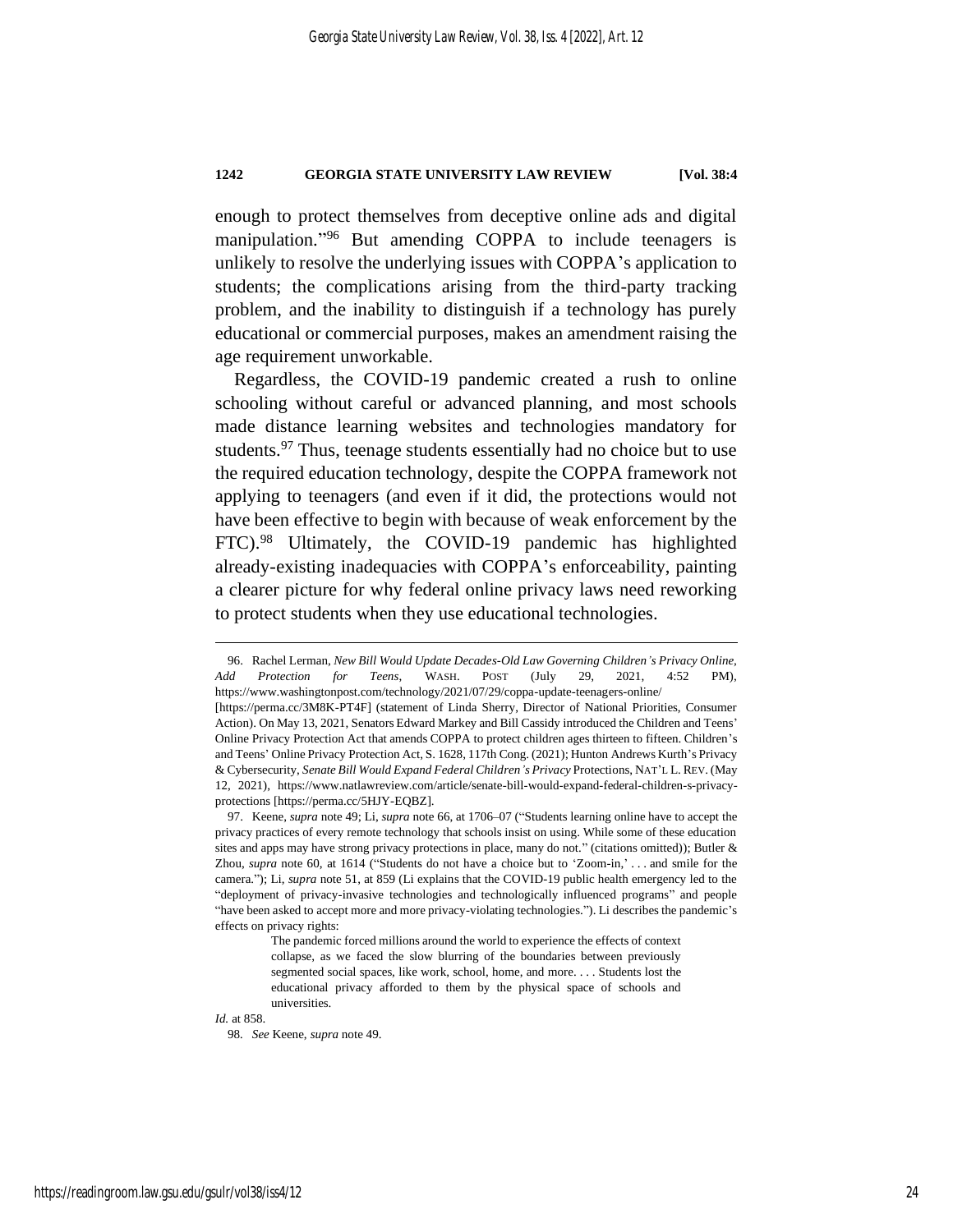# <span id="page-25-0"></span>III. PROPOSAL

After recognizing COPPA's inadequacies and shortcomings in light of the COVID-19 pandemic, legal scholars offered recommendations for addressing growing Internet privacy concerns. These recommendations, however, must consider the challenges of regulating not only the Internet's expansiveness but also legislating in an area already complicated by a web of privacy laws.<sup>99</sup> Despite the apparent challenges, improving young people's privacy on the Internet is still an attainable goal.<sup>100</sup> We can acknowledge that COPPA is antiquated and still "revisit its objectives and offer a fresh approach that is better adapted to today's society and digital landscape."<sup>101</sup>

# *A. Existing Recommendations for Addressing Internet Privacy Concerns*

One suggested approach is to strengthen the privacy laws that are already in existence.<sup>102</sup> This measure would involve strengthening or amending the COPPA statute to better address online privacy concerns. A common suggestion is to make age-related amendments to COPPA that would eliminate age specifications and give protections to all website users regardless of age.<sup>103</sup> The idea is that "the fundamental failure of COPPA is that its applicability is contingent

<sup>99</sup>*. See* Matecki, *supra* not[e 9,](#page-5-2) at 399. There are "challenges of drafting effective legislation to regulate the Internet, especially given its expansive nature." *Id.*; Li, *supra* not[e 51,](#page-14-0) at 860 ("It is difficult to grasp the full landscape of privacy in pandemic, due to the ever-expanding web of laws and regulations that touch upon privacy and technology.")*.*

<sup>100</sup>*. See* Stephen Beemsterboer, *COPPA Killed the Video Star: How the YouTube Settlement Shows that COPPA Does More Harm Than Good*, 25 ILL. BUS. L.J. 63, 83 (2020) ("[T]his is not to say that children's privacy on the [I]nternet is an unattainable goal.").

<sup>101</sup>*. Id.*; O'Donnell, *supra* not[e 9,](#page-5-2) at 495 ("Both the VPPA and COPPA are antiquated; however, both can be fixed.").

<sup>102</sup>*. See, e.g.*, Li, *supra* note [66,](#page-17-0) at 1715.

<sup>103</sup>*. See* Matecki, *supra* note [9,](#page-5-2) at 398 ("Some commentators have suggested that an overhaul of COPPA that eliminates age distinctions and parental consent requirements would be the most effective means of revision. . . ."); *see also* Beemsterboer, *supra* note [100](#page-25-0) ("Congress should adopt [I]nternet privacy regulations that apply protections to all users regardless of age.").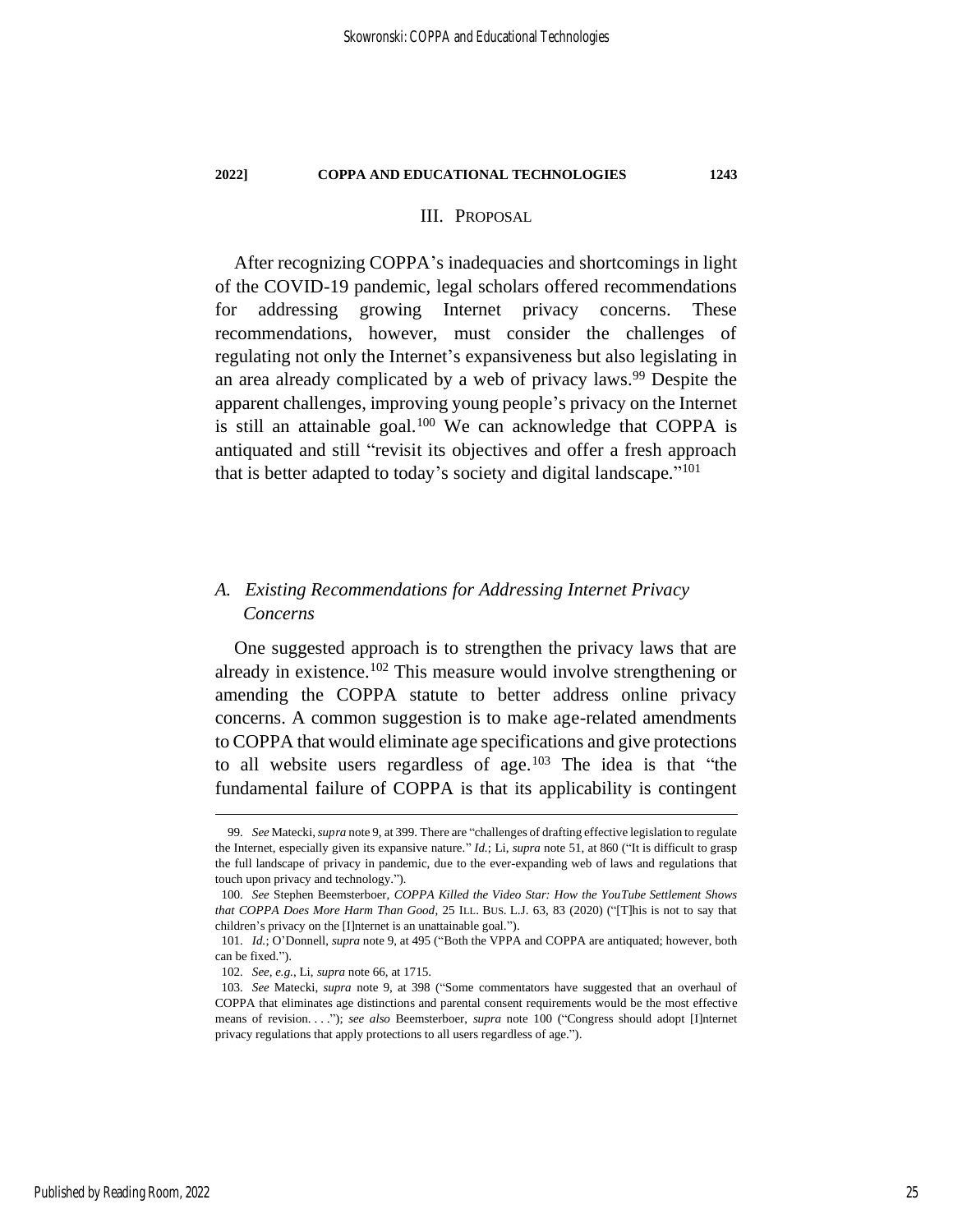upon age." <sup>104</sup> Making age-related amendments to COPPA seems like an attractive solution; however, the approach faces criticism. For one, removing COPPA's age distinction goes against the legislative intent to protect children under thirteen who are deemed generally incapable of making Internet privacy decisions without parental consent.<sup>105</sup> Regardless, simply removing age distinctions in the COPPA statute while making no other changes is not likely to lead to any significant changes in privacy protections as long as the FTC continues to enforce COPPA weakly and produce unimpressive settlements.

That being said, improving COPPA may require adjusting the FTC's enforcement and settlement policies, which is not a COPPA amendment at all.<sup>106</sup> A stronger enforcement measure could involve setting the penalty for violating COPPA as a percentage of the company's income, like in the European Union where regulators set damages at 4% of the violating company's income. <sup>107</sup> This measure creates a penalty that monetarily affects companies violating COPPA, as opposed to having companies pay an arguably insignificant penalty that does little to deter COPPA violations.<sup>108</sup> Addressing COPPA's underlying enforcement issues may better protect data privacy in the long run.

Additionally, with the recognition that "rights to educational privacy are limited," some commentators recommend "creating a right to educational privacy" because COPPA's protections are simply not

<sup>104.</sup> Beemsterboer, *supra* not[e 100.](#page-25-0)

<sup>105.</sup> Matecki, *supra* note [9,](#page-5-2) at 398 ("[W]hile a revision to COPPA eliminating all age barriers would address the problematic concept of parental consent, it ignores the particular vulnerabilities of children and adolescents and, as such, would push aside the original legislative intent of COPPA regulations.")*.*

<sup>106.</sup> O'Donnell, *supra* note [9,](#page-5-2) at 495 ("[I]t follows that the area that needs the most attention might not be in COPPA itself; instead, the FTC's settlement policy needs to change. FTC settlements need to monetarily impact the companies charged with violating COPPA."); Kimberly Dempsey Booher & Martin B. Robins, *American Privacy Law at the Dawn of a New Decade (And the CCPA and COVID-19): Overview and Practitioner Critique*, 24 MARQ. INTELL. PROP. L. REV. 169, 199 (2020). But "[w]hile it is appropriate for the FTC to demonstrate that the [COPPA] statute is not a dead letter by going after those who blatantly disregard its existence, this will not suffice." *Id.* (citations omitted).

<sup>107.</sup> O'Donnell, *supra* not[e 9,](#page-5-2) at 495–96.

<sup>108</sup>*. See id.* at 495; *see also What's Going on with the Children's Online Privacy Protection Act (COPPA)?*, *supra* note [9](#page-5-2) ("If you fine the local bakery a million dollars, it's dead. If you fine Google a million dollars, does it deter them from misbehaving in the future? They can pay that fine over and over without having to restructure a thing.").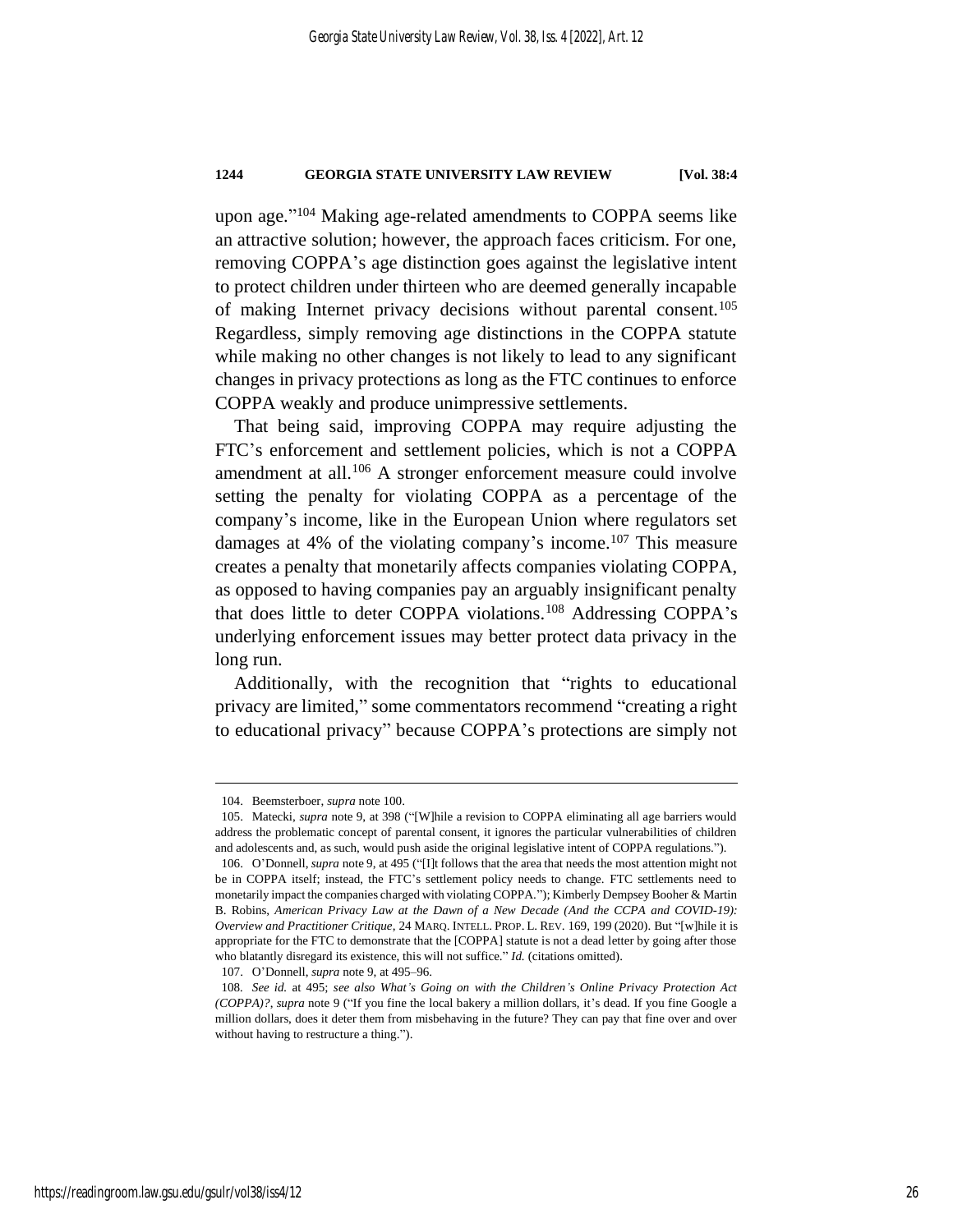enough.<sup>109</sup> This measure suggests leaving COPPA intact and enacting a separate educational privacy law for students.<sup>110</sup> Although creating a separate right to educational privacy may appear to accomplish the goal of protecting students in educational settings who use virtual learning technologies, another privacy law that is similar to COPPA may face similar enforcement challenges. Given the continuing issue of the FTC weakly enforcing the existing COPPA statute, there is no guarantee that a separate statute protecting the privacy rights of students would be enforced to any significant degree under the FTC's authority.<sup>111</sup> Simply creating a statute similar to COPPA, but for students in educational settings, would not fully prevent the unauthorized collection and use of student data.

Another recommendation that goes beyond amending the COPPA statute is to create a separate statute that serves as an absolute prohibition on website operators collecting information for commercial purposes in certain environments.<sup>112</sup> An absolute prohibition would prevent the collection of personal data or information even if parental consent is obtained, which in turn creates an absolute protection that can be consistently applied.<sup>113</sup> This approach claims to "eliminate[] any of the previous confusion caused by the need to obtain 'verifiable parental consent'" and "prevent both inconsistent interpretation and potential violations of student

<sup>109.</sup> Li, *supra* not[e 66,](#page-17-0) at 1707, 1716; *What is FERPA?* U.S. DEP'T OF EDUC.: PROTECTING STUDENT PRIV., https://studentprivacy.ed.gov/faq/what-ferpa [https://perma.cc/UT2Z-CWS2]. The Family Educational Rights and Privacy Act (FERPA), although technically an education privacy statute, is a federal law that gives "parents the right to have access to their children's education records, the right to seek to have the records amended, and the right to have some control over the disclosures of personally identifiable information from the education records." *Id. See generally* 20 U.S.C. § 1232(g) (FERPA statute); 34 C.F.R. § 99 (2022) (FERPA regulations). FERPA thus primarily deals with education records as opposed to students using educational technologies at school or in distance learning environments. *See generally* § 1232(g); § 99.

<sup>110</sup>*. See* Li, *supra* not[e 66,](#page-17-0) at 1716.

<sup>111</sup>*. See* O'Donnell, *supra* not[e 9.](#page-5-2)

<sup>112.</sup> Peddy, *supra* note [19,](#page-8-2) at 154. The author suggests using the following language as an absolute prohibition on collecting student data: "In a K-12 institution, no operator shall knowingly engage in targeted advertising, sell a student's information, or use a student's personal information for any purpose other than the educational purpose for which the operator was contracted, unless disclosure is made for reasons required by law or court order." *Id.* (citations omitted).

<sup>113</sup>*. Id.* at 154–55.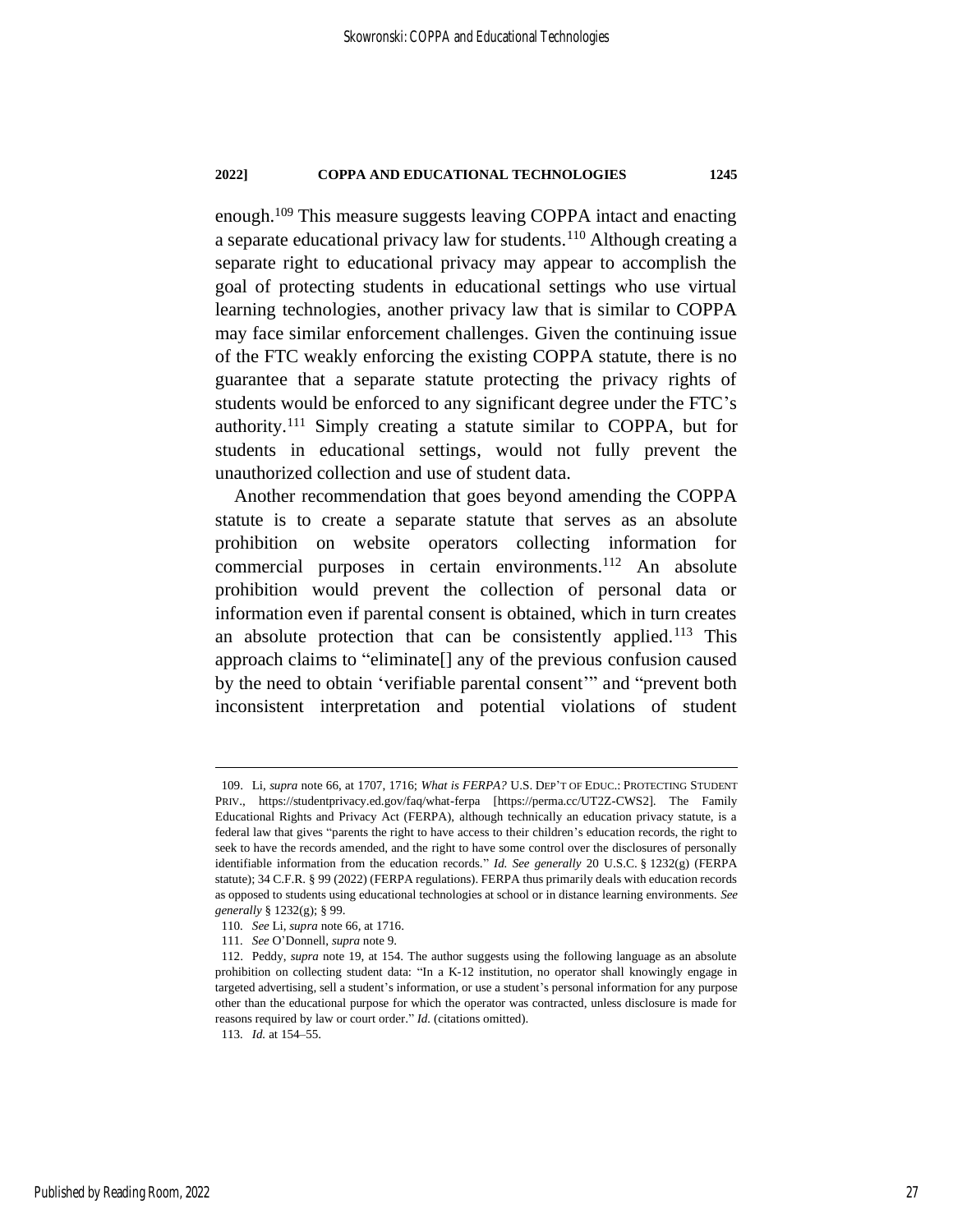privacy." <sup>114</sup> Yet it is difficult to determine from the outset if a statute would completely eliminate confusion and be entirely straightforward in its application. Any statute, even one labeled as an "absolute prohibition," could lend itself to different interpretations and inconsistencies in application. Thus, a statute removing the parental consent requirement and completely prohibiting online data collection from children would not be sufficient by itself to resolve Internet privacy concerns.

# *B. The European Union's Approach to Data Protection and Online Privacy*

<span id="page-28-0"></span>A final existing recommendation to improve Internet privacy protections is for the legislature to pass a federal privacy law.<sup>115</sup> Currently, there is "no single federal law" that regulates online privacy.<sup>116</sup> A federal privacy law that reaches beyond just protecting children under thirteen would serve to "create a national framework for thinking about privacy instead of relying on a patchwork of sectoral privacy laws that do not reflect the realities of privacy today."<sup>117</sup> This type of overarching federal privacy law mirrors online privacy standards set forth in the European Union.<sup>118</sup>

The EU General Data Protection Regulation ("GDPR") is a law that regulates how personal data can be processed and transferred, and its

<sup>114</sup>*. Id.*; *A Four-Step Beginner's Guide to COPPA Compliance*, TWO HAT (Aug. 23, 2017), https://www.twohat.com/blog/beginners-guide-coppa-compliance/ [https://perma.cc/2DBH-DQTB]. There is a general consensus that COPPA is difficult to fully understand, with commentators noting that COPPA is a "large and complex rule" and it "can be confusing to navigate." *Id.*; Sullivan, *supra* note [74](#page-19-0) ("COPPA compliance requirements can be unclear.").

<sup>115.</sup> Li, *supra* note [66,](#page-17-0) at 1714; Li, *supra* note [51,](#page-14-0) at 860 ("[I]t is past time for Congress to pass a national privacy law that would provide cohesive, coherent rules based on core privacy values, that could then be translated to different sectors, industries, types of data, and types of data actors."); Butler & Zhou, *supra* note [60,](#page-16-1) at 1626–27 ("Over the last few years there has been significant interest in Congress establishing a comprehensive data protection framework, but Congress has not yet succeeded in passing such a law.").

<sup>116</sup>*. Internet Privacy Laws Revealed*, *supra* not[e 1;](#page-4-0) Butler & Zhou, *supra* note [60,](#page-16-1) at 1623 ("Unlike most other developed countries, the United States does not have . . . any entity singularly charged with overseeing business practices that impact user data."); *Data Privacy Laws: What You Need to Know in 2022*, OSANO (June 24, 2020), https://www.osano.com/articles/data-privacy-laws

<sup>[</sup>https://perma.cc/UW9N-MXE7]. 117. Li, *supra* note [66,](#page-17-0) at 1714.

<sup>118</sup>*. Id.* at 1714–15.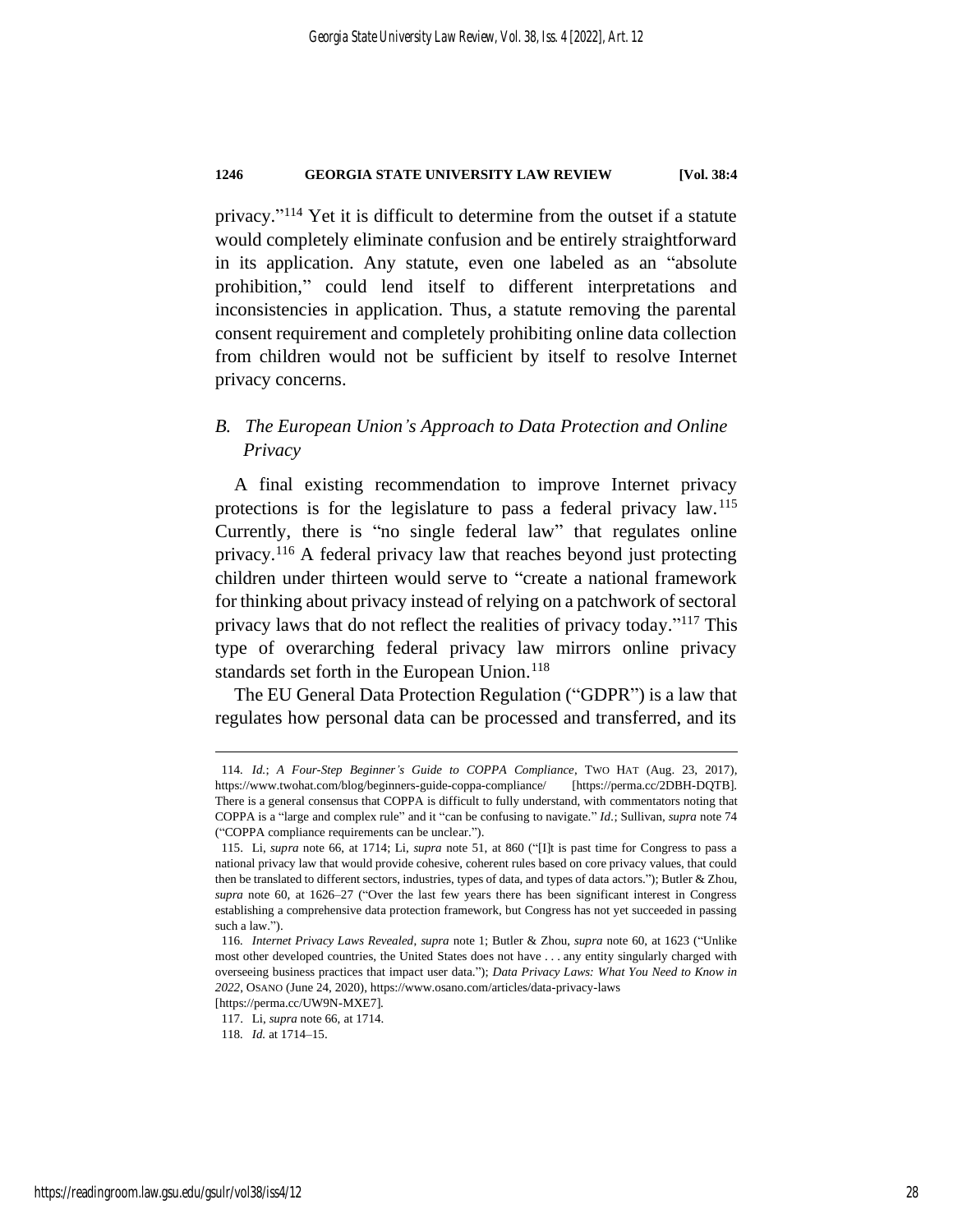applicability is relatively broad in scope.<sup>119</sup> The GDPR is the source of the provision that sets noncompliance fines at 4% of the company's annual revenue if the company violates the law.<sup>120</sup> Ultimately, the GDPR requires that "whenever information directly or indirectly identifying you as an individual is stored or processed, your data protection rights have to be respected."<sup>121</sup> The GDPR serves as an all-encompassing protection against the collection and use of online personal information.

<span id="page-29-1"></span><span id="page-29-0"></span>Because the GDPR offers broad protections, "most consumers are pleased with the precedent of data protection that the GDPR has set." <sup>122</sup> Compared to the FTC's weak enforcement of COPPA, in the first year of GDPR's enforcement, there were 144,000 complaints filed with GDPR enforcement agencies and \$63 million in fines issued.<sup>123</sup> Google also faced a \$57 million fee for noncompliance under the GDPR for its data harvesting practices.<sup>124</sup> Companies that fail to comply with GDPR's requirements are subject to these penalties and large fines.<sup>125</sup> Currently, online privacy enforcement procedures in the United States are nowhere near GDPR enforcement levels.

<sup>119</sup>*. European Union–Data Privacy and Protection*, INT'L TRADE ADMIN.,

https://www.trade.gov/european-union-data-privacy-and-protection [https://perma.cc/CK8X-TCV2]. 120*. Id.*

<sup>121</sup>*. Data Protection and Online Privacy*, YOUR EUR., https://europa.eu/youreurope/citizens/consumers/internet-telecoms/data-protection-onlineprivacy/index\_en.htm [https://perma.cc/72JV-EKUN] (July 1, 2022).

<sup>122.</sup> Rob Sobers, *A Year in the Life of the GDPR: Must-Know Stats and Takeaways*, VARONIS: INSIDE OUT SEC. BLOG, https://www.varonis.com/blog/gdpr-effect-review/ [https://perma.cc/EYQ3-2JUQ] (June 17, 2020).

<sup>123</sup>*. Id.* If there is a confirmed GDPR violation, fines are levied against the offending company in the following way:

If there is a less serious violation the administrative fines can go up to 10 000 000 EUR (10 million euro), or in the case of an undertaking, up to 2% of the total worldwide annual turnover of the preceding financial year, whichever is higher. In case of more serious violations this goes up to 20 000 000 EUR (20 million euro) or 4% of the total worldwide annual turnover of the preceding financial year, whichever is higher. These fines are substantial and can financially cripple companies and even put some companies out of business. It is therefore important to fulfill the obligations under the GDPR.

Alex Tolsma, *GDPR Top Ten #7: Data Protection Authority Enforcement Methods*, DELOITTE, https://www2.deloitte.com/ch/en/pages/risk/articles/gdpr-data-protection-authority-enforcementmethods.html [https://perma.cc/UG47-2CNP].

<sup>124.</sup> Sobers, *supra* note [122.](#page-29-0)

<sup>125</sup>*. Id.*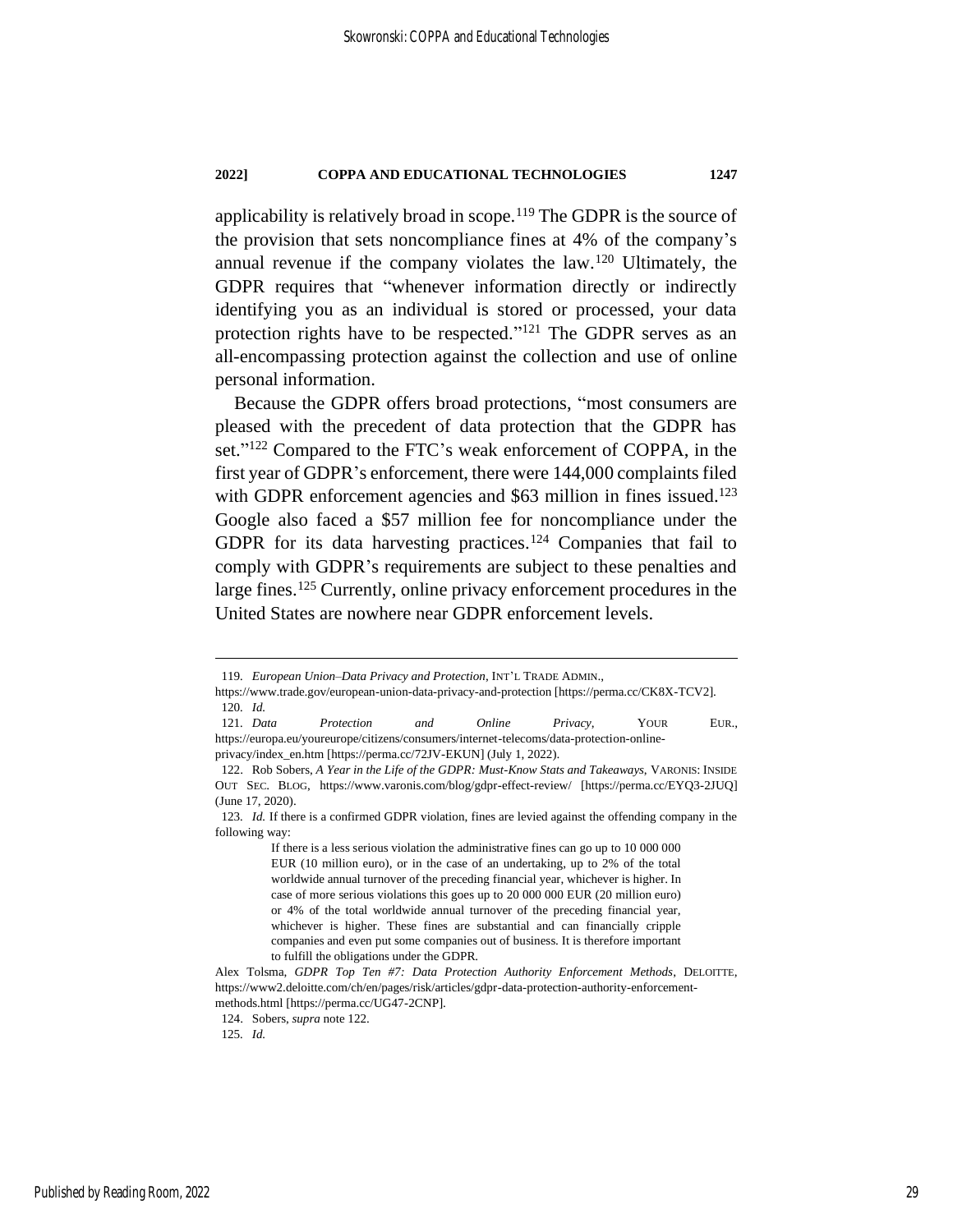The GDPR does, however, include specific rules for children that are similar to COPPA's requirements.<sup>126</sup> Parental approval is required for children to access online services that use children's personal data, but parental consent is no longer required once the child is sixteen years old (in some EU countries) as opposed to thirteen years old in the United States.<sup>127</sup> More notable is the fact that the EU created a privacy law across all EU countries that includes a subset of specific rules applicable only to children. And because COPPA critics are especially concerned with privacy rights for students using educational technologies in a COVID-19 pandemic world, creating a comprehensive federal privacy law in the United States that also provides specific rules for students becomes an attractive option.

# *C. The Solution: A Federal Privacy Law with Narrower Rules for Students Using Educational Technologies*

The GDPR is an excellent privacy law model for the United States, both in the types of conduct that the GDPR protects and in how the GDPR is enforced. In comparison, "COPPA is a relatively 'short & sweet' piece of US legislation covering a handful of distinct areas. GDPR looks very different. . . . [I]t provides a complete security and protection framework for the processing of EU residents' data—both

<sup>126</sup>*. Data Protection and Online Privacy*, *supra* note [121](#page-29-1)*.* On its website, the UK's Information Commissioner's Office provides guidance for organizations that process children's personal data that focuses on the "additional, child specific considerations" of the GDPR. *Children and the UK GDPR, About This Guidance*, INFO. COMM'R'S OFF., https://ico.org.uk/for-organisations/guide-to-dataprotection/guide-to-the-general-data-protection-regulation-gdpr/children-and-the-uk-gdpr/ [https://perma.cc/BGJ9-JZMA]. This is because the "UK GDPR contains provisions intended to enhance

the protection of children's personal data and to ensure that children are addressed in plain clear language that they can understand." *Id.* Recital 38 of the UK GDPR explains the reasoning behind children receiving specific protections:

Children require specific protection with regard to their personal data as they may be less aware of the risks, consequences and safeguards concerned and their rights in relation to the processing of personal data. Such specific protection should, in particular apply to the use of personal data of children for the purposes of marketing or creating personality or user profiles and the collection of personal data with regard to children when using services offered directly to a child.

*Children and the UK GDPR*, *What Should Our General Approach to Processing Children's Personal Data Be?*, INFO. COMM'R'S OFF., https://ico.org.uk/for-organisations/guide-to-data-protection/guide-tothe-general-data-protection-regulation-gdpr/children-and-the-uk-gdpr/what-should-our-generalapproach-to-processing-children-s-personal-data-be/ [https://perma.cc/3AFY-P5L9].

<sup>127</sup>*. Data Protection and Online Privacy*, *supra* not[e 121.](#page-29-1)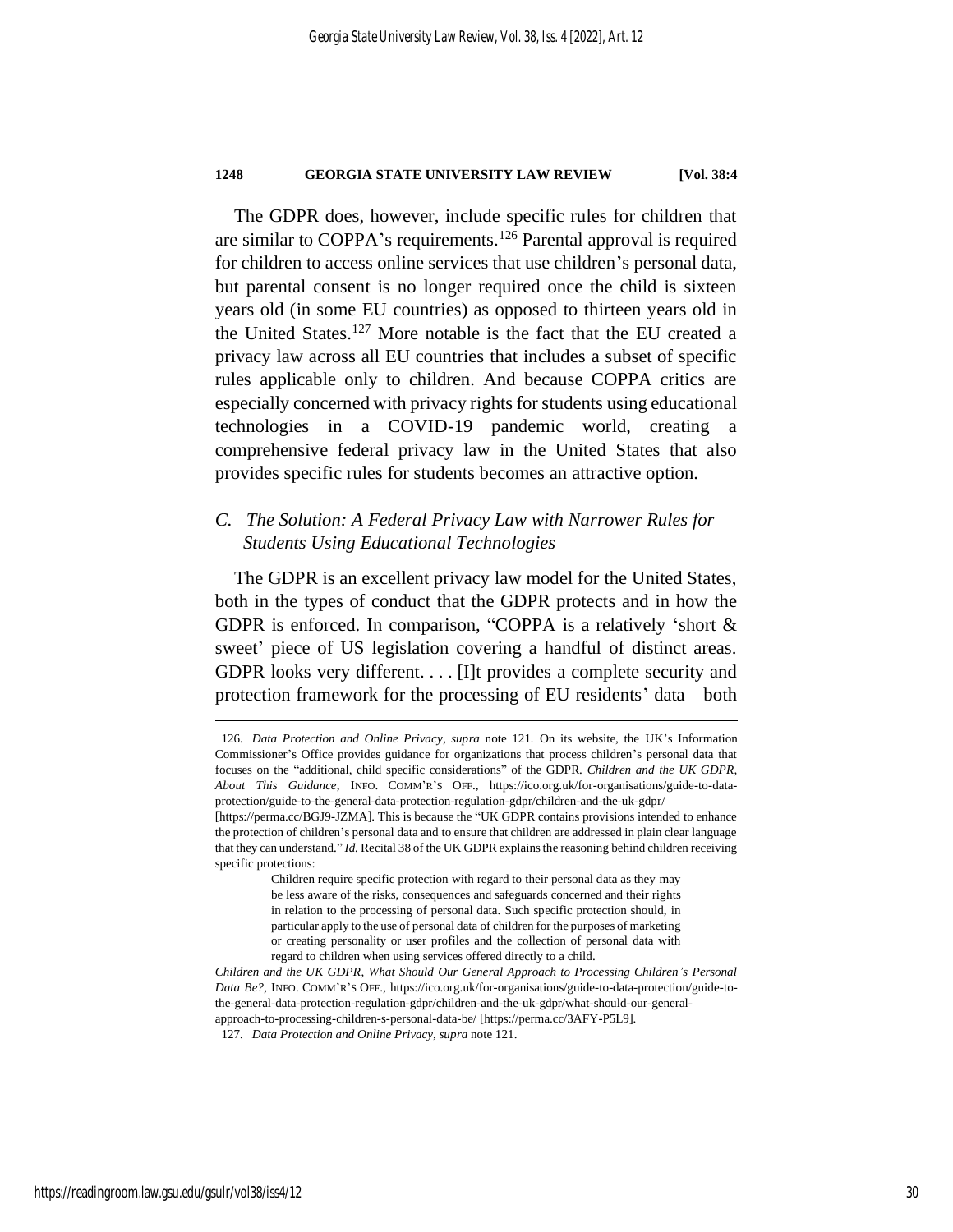<span id="page-31-0"></span>online and offline." <sup>128</sup> A privacy law viewed as "short and sweet" can hardly be said to offer the same level of data privacy protections as a more comprehensive federal privacy law such as the GDPR. To be consistent with foreign privacy protection standards, the United States should adopt a federal privacy law that includes specific rules protecting children under thirteen as well as specific rules protecting students using educational technologies.

But because the FTC has jurisdiction over commercial entities under its authority to prevent unfair or deceptive trade practices, we arrive at the same issue of FTC enforcement.<sup>129</sup> Before a federal privacy law can be effective, additional measures need to be taken to ensure that the law will be sufficiently enforced. On the bright side, the FTC seemed to be aware (even before the COVID-19 pandemic) that changes in privacy law were needed.<sup>130</sup> This is evidenced by the fact that the FTC began conducting its ten-year review of COPPA four years ahead of schedule back in 2019.<sup>131</sup> If the FTC addresses widespread support for stricter COPPA enforcement, this could encourage the FTC to administer harsher penalties if a federal privacy law is enacted.

If enforcement issues are addressed and resolved, a federal privacy law modeled after the GDPR that offers widespread Internet privacy protections in addition to special rules for children and students would offer the best protections for these groups. Similarly, the GDPR already includes rules specific to children using websites and technologies: "If your product or service offering is squarely child-focused, there are specific child-related provisions to follow (relating to consent, for instance). But at the same time, you'll need to get to grips with all aspects of GDPR." <sup>132</sup> Website operators are not only required to comply with the GDPR's child-related provisions but

<sup>128.</sup> Archie Stephens, *The Relationship Between COPPA and GDPR: Getting it Right for Your Business*, PRIV. COMPLIANCE HUB (June 2018), https://www.privacycompliancehub.com/gdprresources/the-relationship-between-coppa-and-gdpr-getting-it-right-for-your-business/ [https://perma.cc/GSA7-AZGF].

<sup>129.</sup> *Data Privacy Laws: What You Need to Know in 2022*, *supra* not[e 116.](#page-28-0)

<sup>130</sup>*. See* O'Donnell, *supra* not[e 9,](#page-5-2) at 495.

<sup>131</sup>*. Id.*; Murphy et al., *supra* not[e 42;](#page-12-0) Fair, *supra* not[e 44.](#page-13-0)

<sup>132.</sup> Stephens, *supra* note [128.](#page-31-0)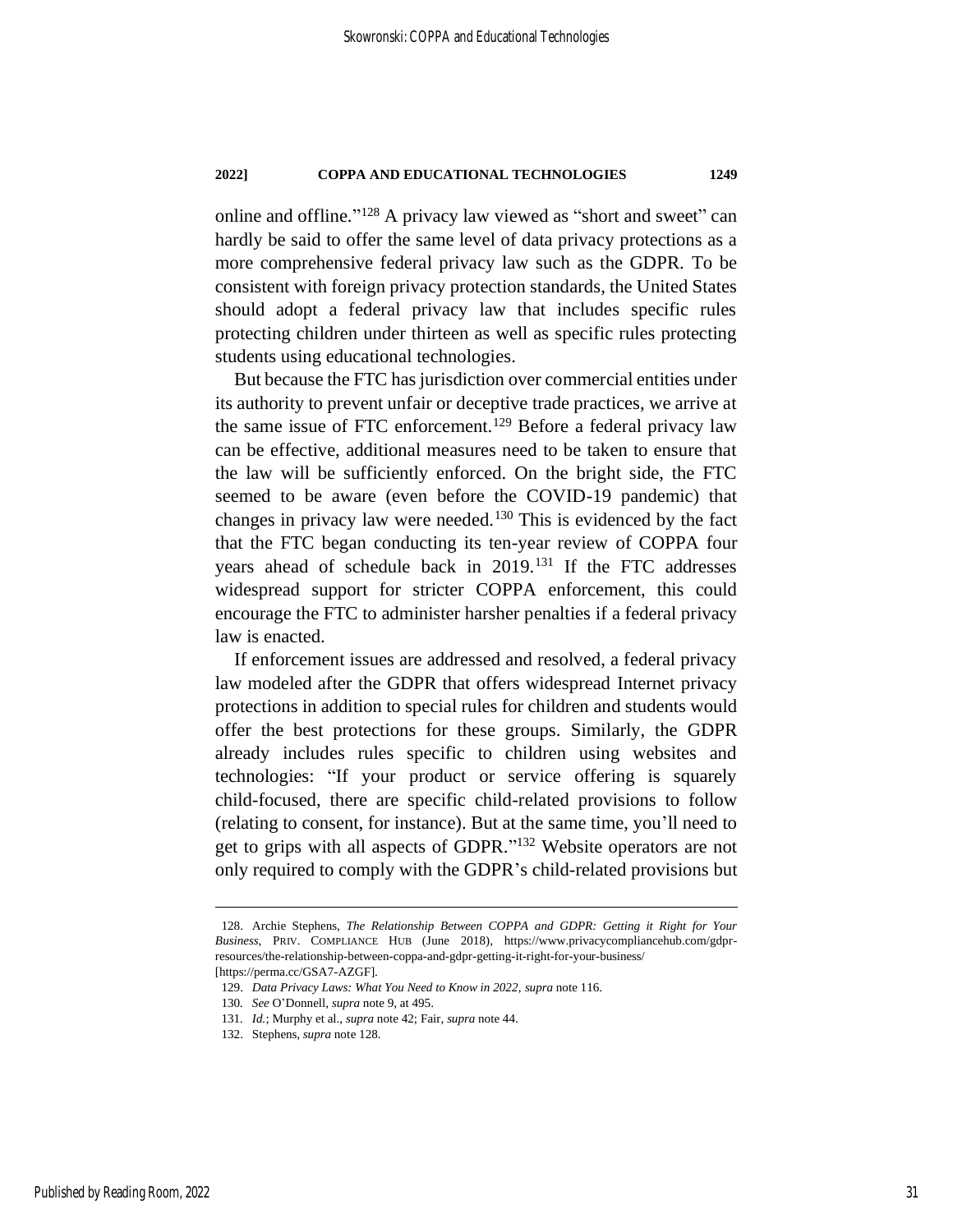also with the entirety of the GDPR rules and requirements. Following this framework, a federal privacy law in the United States couldshould require website and service operators to comply with student-related provisions of the statute in addition to overarching federal privacy laws. This way, students using educational technologies in a school setting or at the direction of their instructions will be offered an additional layer of protection that goes beyond current COPPA protections.

## **CONCLUSION**

Congress enacted COPPA to prevent young children's personal information from ending up in the wrong hands. By requiring parental consent before website operators could collect personal information from children under thirteen years old, the aim was to give parents more control to protect their children's information online.<sup>133</sup> Despite the goal of increasing parental involvement, COPPA protections do not apply in school settings.<sup>134</sup> So, in practice, teachers and administrators are requiring students to use websites and technologies that collect and distribute student information without parental consent, which is precisely the type of conduct that COPPA protections seek to avoid. The existing problem has only been exacerbated by the COVID-19 pandemic because the rush to conduct online school led to a steep increase in students of all ages using educational technologies.<sup>135</sup> The recent cybersecurity concerns emerging from life online are bringing attention to defects in the United States' outdated privacy laws. Although a comprehensive federal privacy law modeled after the European Union's GDPR could offer more expansive online privacy protections, the FTC's weak enforcement of existing privacy statutes places this goal slightly out of reach. Yet the increase in conversations in the legal community

<sup>133</sup>*. See Complying with COPPA*, *supra* note [8.](#page-5-1)

<sup>134</sup>*. Id.*

<sup>135</sup>*. See* Keene, *supra* not[e 49.](#page-14-1)